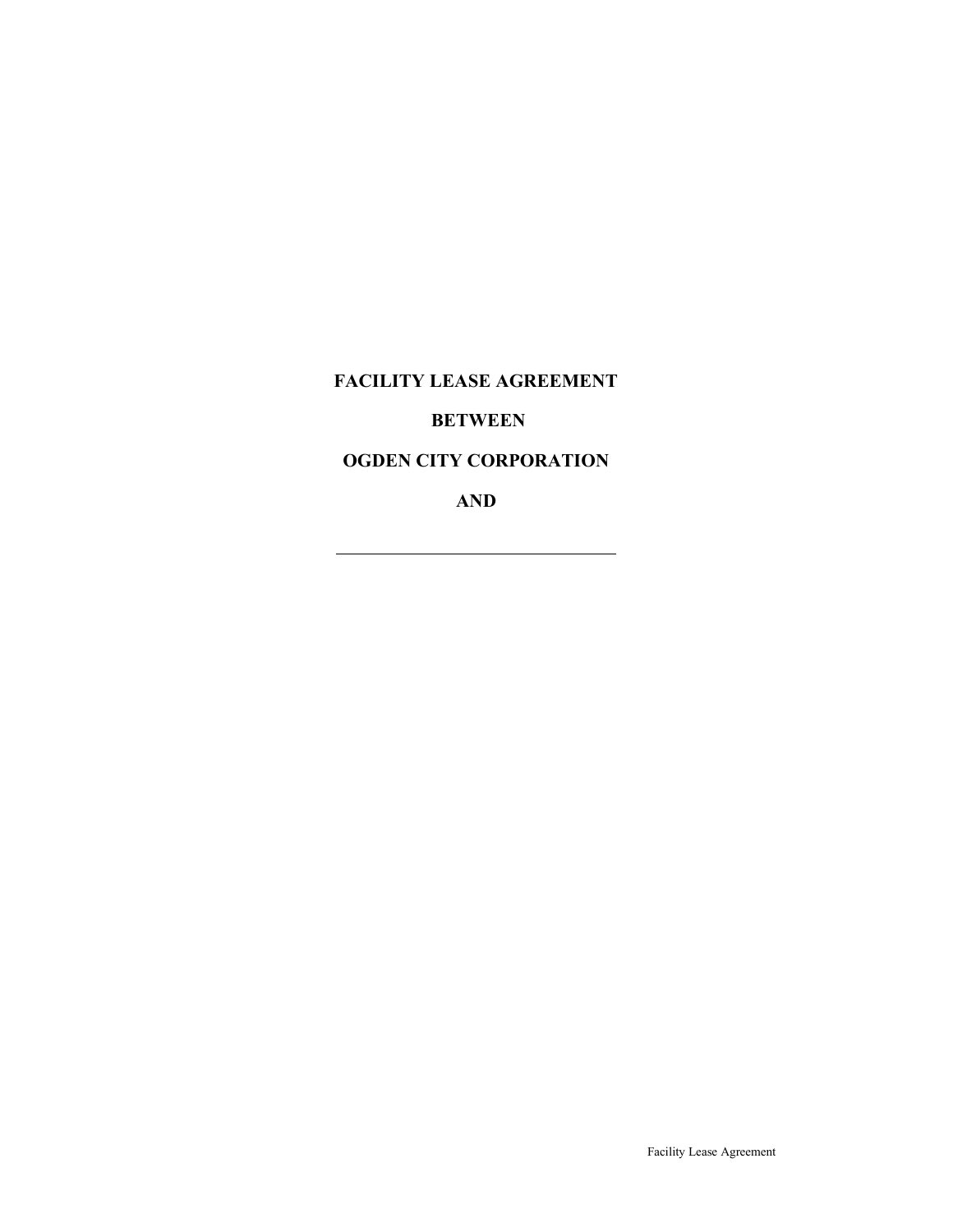### FACILITY LEASE AGREEMENT

#### (City-Owned Improvements)

THIS FACILITY LEASE AGREEMENT (which, as amended from time to time, is defined herein as the "Agreement"), effective as of the day of , 20, is entered into by and between the Ogden City Corporation, a Utah municipal corporation, (the "City") and \_\_\_\_\_\_\_\_\_  $\qquad \qquad , a \qquad \qquad , (``Tenant").$ 

#### **RECITALS**

WHEREAS, City owns and operates Ogden Airport, an airport located at 3909 Airport Rd., Ogden, Utah 84405; and

 WHEREAS, City and Tenant desire to accommodate, promote, and enhance general aviation at the Airport; and

 WHEREAS, City is the owner of both the land and all improvements upon the leased premises; and

WHEREAS, Tenant desires to lease certain real property at the Airport for purposes of using a City-owned hangar for the storage of active, operable aircraft as set forth in this Agreement;

NOW, THEREFORE, in consideration of the payment of TEN AND NO/100 DOLLARS (\$10.00), the foregoing recitals and the covenants and conditions stated herein, the sufficiency of which is hereby acknowledged, the parties hereby agree as follows:

#### 1. Agreement to Lease

A. Agreement to Lease Premises. City hereby leases to Tenant and Tenant hereby leases from City that certain real property described in Exhibit A together with the improvements constructed thereon (the "Premises"). City has authority to lease such Premises. Tenant agrees to accept the Premises "as is," and City makes no warranty as to the condition of the Premises or their suitability for any particular purpose. The parties agree that as of the Commencement Date herein, this Lease Agreement terminates and replaces any prior lease agreement for the Premises between City and Tenant or Tenant's assignor or predecessor in interest.

B. City-Owned Improvements. The parties acknowledge and agree that City is the sole owner of the Premises and all Improvements therein ("Improvements"), including all structures, facilities, fixtures and utility lines above and below the surface of the Premises, with the exception of utility lines owned by a third party utility services provider. If Tenant or its predecessor in interest was a prior tenant of the Premises pursuant to a ground lease agreement, Tenant hereby waives and abandons any right to remove improvements from the Premises as may have been available under any prior ground lease agreement, and grants such waiver and abandonment as additional consideration for this Agreement.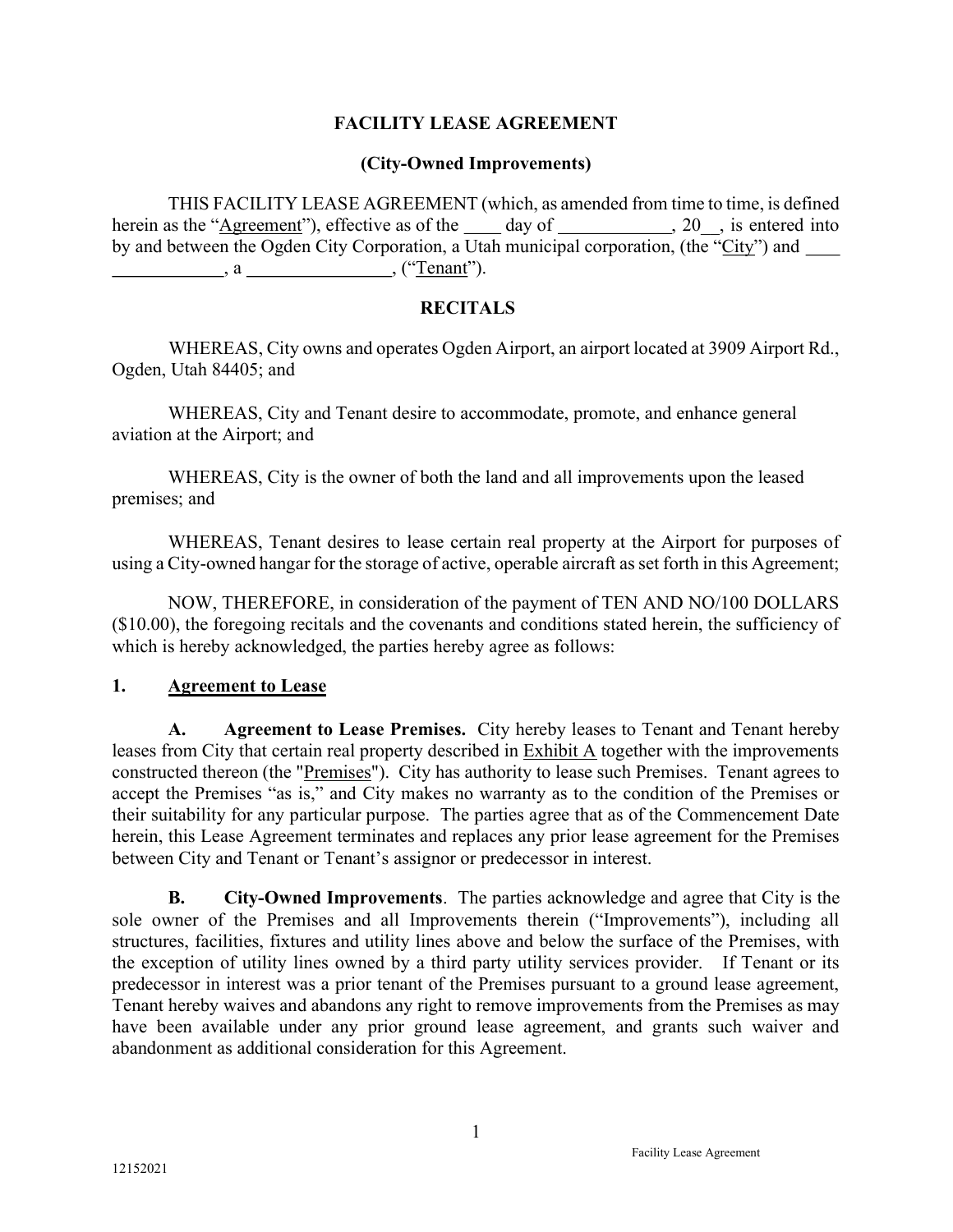C. Purpose of Agreement. Tenant agrees that it shall use the Premises for the following purposes only: the parking, storage, service, repair, light maintenance, operation, and modification or construction (on a noncommercial basis only) of Aircraft, plus incidental activities related to such purposes (including, but not limited to, parking an automobile or motorcycle inside the hangar while the Aircraft is in flight, but only if such vehicle was driven by a person on board such Aircraft), as more specifically set forth in Exhibit G attached hereto. An "Aircraft" shall be any aircraft that Tenant owns or controls by a long-term lease of one year or longer, or that is subject to an authorized sublease, when approved in writing in advance by City. Storage within the Premises of any aircraft not owned or controlled by Tenant, or not approved by City as set forth herein, shall constitute a material breach of this Agreement. Tenant shall provide proof of the ownership or control of any Aircraft upon City's request. The following are the make, model, and identification number of all Aircraft approved by City upon entering this Agreement, and Tenant shall provide the same information to City in writing when requesting approval for any subsequent Aircraft:

- i. Make:
- ii. Model:
- iii. Identification Number:

D. Access. City agrees that if Tenant is not in breach of this Agreement, Tenant and Tenant's employees, officers, directors, subtenants that are approved by City pursuant to this Agreement, contractors, subcontractors, suppliers, agents, invitees, and other representatives ("Tenant's Associates") may ingress and egress across the Airport (in the areas designated by City and as permitted by applicable Laws and Regulations, as such term is defined in Section 4.B) on a non-exclusive basis and to the extent reasonably necessary for Tenant's use, occupancy, and operations at the Premises.

E. Right of Flight and Other Reserved Rights. This Agreement conveys only a leasehold interest in the Premises on the terms and for the purposes provided herein, and it conveys no other rights, title, or interests of any kind. Among the rights reserved to City, City reserves in the Premises a right of flight for the passage of aircraft in the air, a right to cause such noise as may at any time be inherent in the operation of aircraft, and all other rights, including, but not limited to, rights in water, minerals, oil, and gas.

F. Enjoyment of Rights. Subject to Tenant's complete performance of the payment and other obligations contained in this Agreement, Tenant shall peaceably have and enjoy the rights, uses, and privileges stated in this Agreement, until this Agreement is terminated.

 G. Waiver and Release; Prior Leases. This Agreement shall replace, supplant and terminate any prior lease agreement related to the Premises as of the Commencement Date. In consideration of this Agreement, Tenant hereby releases and waives any and all claims, causes of action, or suits against the City related to the Premises or Tenant's activity at or usage of the Ogden Airport, including all claims in contract, tort or equity, arising prior to Tenant's execution of this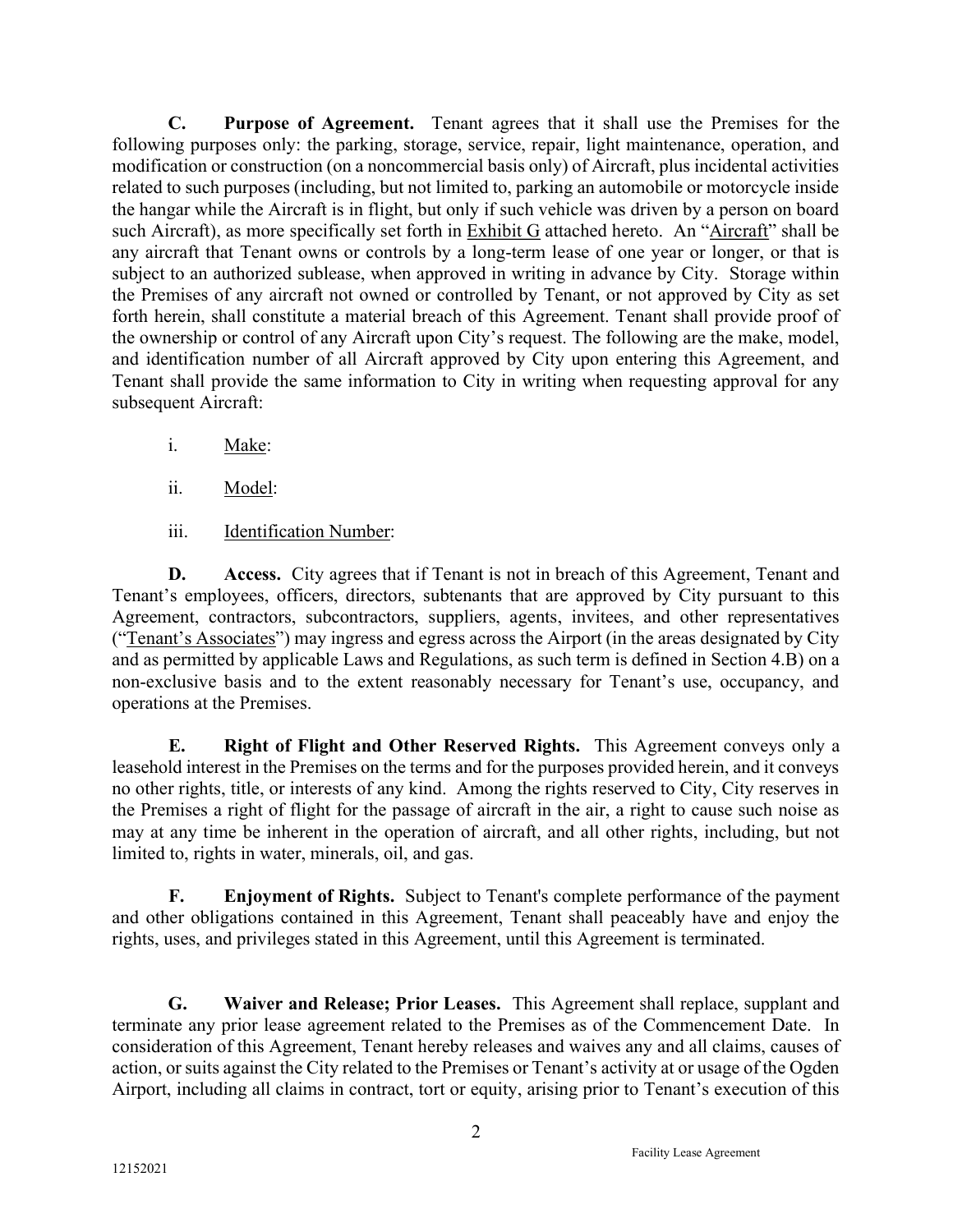Agreement. This waiver and release shall not relieve Tenant of its contractual obligations arising under a prior lease agreement for the Premises before the Commencement Date of this Agreement.

2. **Term.** The term of this Agreement shall commence on \_\_\_\_\_\_\_\_\_\_\_\_, 20 (the "Commencement Date") and shall continue thereafter for a term of \_\_\_\_\_ (\_\_) years until ., 20 , (the "Expiration Date"). The date on which this Agreement expires is the "Expiration Date."

2. Term. The term of this Agreement shall commence on  $\,$ , 20 (the "Commencement Date") and shall continue thereafter for a fixed term of  $($   $)$  year(s), followed by a month to month tenancy. This Agreement may be terminated during the month to month tenancy at the discretion of either party, provided either party gives 30 days prior written notice to the other of its intent to terminate the Agreement. If not previously terminated by one of the parties, this Agreement shall expire on  $\qquad \qquad$ , 20 (the "Expiration Date").

# 3. Rent

A. Rent. For Tenant's lease of the Premises, Tenant covenants to pay to City without set-off or deduction the monthly rent provided in  $Exhibit C$  commencing on the Commencement Date. The rent for any fraction of a month shall be prorated. All rent shall be payable monthly in advance without notice or demand by the first business day of the month and shall be subject to the terms stated in Exhibit C.

B. Additional Rent. Any sum (other than the rent required in Section 3.A) that Tenant is obligated to pay to City arising from or relating to this Agreement or Tenant's use, occupancy, or operations at the Airport constitutes additional rent, which may include, but is not limited to, fees, fuel flowage fees for self-fueling activities (at the rate and on the terms imposed by City), fines, civil penalties, damages, claims, interest, charges, expenses, and utility charges. Additional rent shall be subject to the terms stated in Exhibit C.

# 4. Tenant's Use of Premises and Airport

A. No Interference. Tenant and Tenant's Associates shall not use the Premises or the Airport in any manner that City determines (in City's sole discretion) interferes with any operation at the Airport or decreases the Airport's effectiveness. Tenant shall immediately notify City of any use that creates such interference or decrease in effectiveness and remedy the same to City's sole satisfaction.

B. Comply with All Laws. Tenant and Tenant's Associates shall comply at all times, at Tenant's sole cost, with any and all laws and regulations (as amended or otherwise modified from time to time) that are applicable to Tenant's use, occupancy, or operations at the Premises or the Airport (the "Laws and Regulations"), which include, but are not limited to, all laws, statutes, ordinances, regulations, rules, orders, writs, judgments, decrees, injunctions, directives, rulings, guidelines, standards, codes, policies, common law, and other pronouncements of any kind having the effect of law including, but not limited to, the Airport Rules and Regulations, the Airport Building Development Standards, and all Laws and Regulations pertaining to the environment (the "Environmental Laws"); any and all plans and programs developed in compliance with such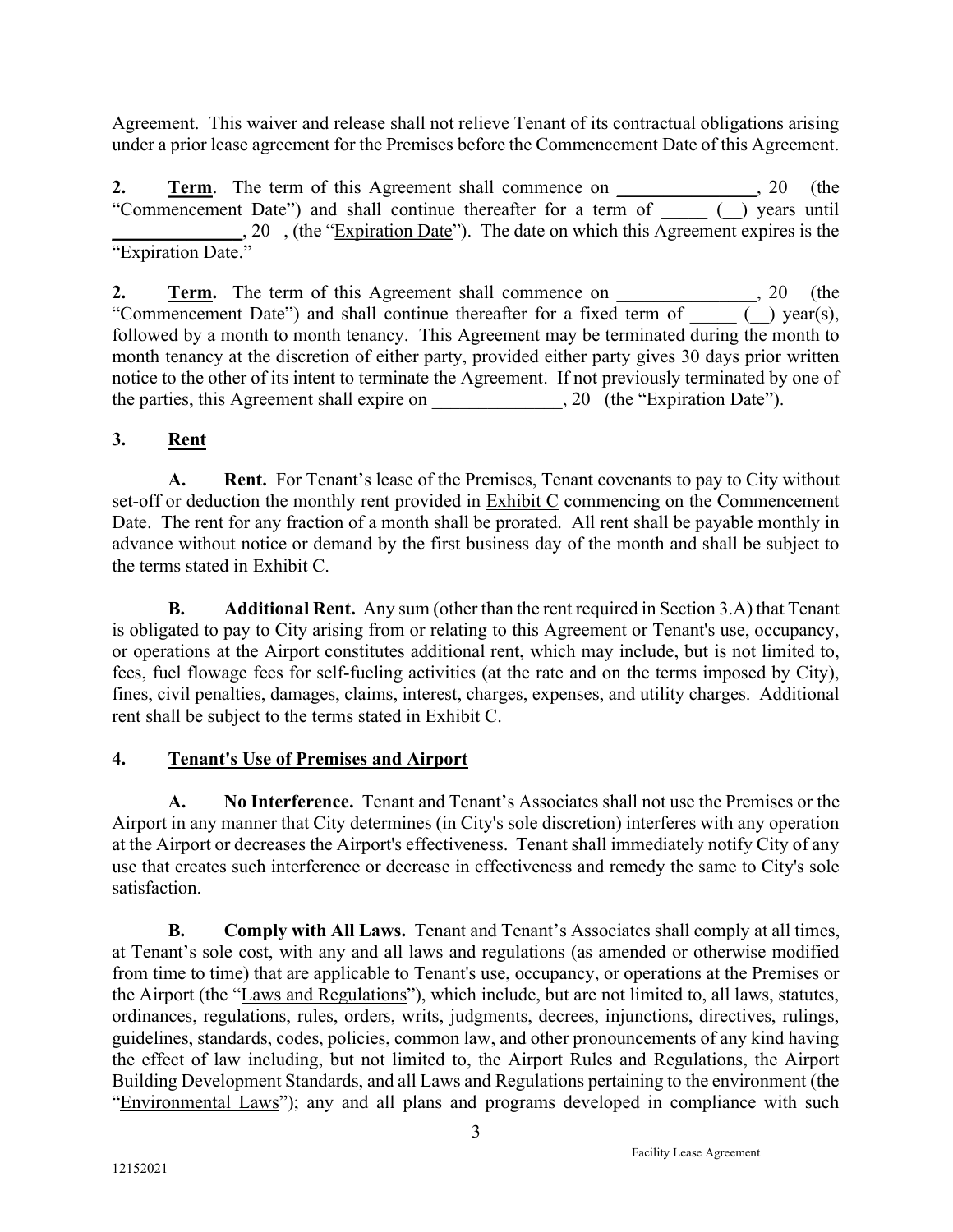requirements (including, but not limited to, the Airport Security Plan); and all lawful, reasonable, and nondiscriminatory Airport policies and other requirements. Upon a written request by City, Tenant will verify, within a reasonable time frame, compliance with any Laws and Regulations.

C. No Unauthorized Use. Tenant and Tenant's Associates shall use the Premises and the Airport only for purposes that are expressly authorized by this Agreement and shall not engage in any unauthorized use of the same. Unauthorized uses include, but are not limited to, any use that would damage, interfere with, or alter any improvement; restricting access on any road or other area that Tenant does not lease; placing waste materials on the Airport or disposing of such materials in violation of any Laws and Regulations; any use that would constitute a public or private nuisance or a disturbance or annoyance to other Airport users; any commercial activity; driving a motor vehicle at an Airport location other than a roadway or parking area (except in connection with parking an automobile or motorcycle inside the hangar while the Aircraft is in flight, but only if such vehicle was driven by a person on board such Aircraft); the use of automobile parking areas in a manner not authorized by City; self-fueling activities on the Premises or any other area that City has not authorized; any use conflicting with Exhibit F; and any use that would be prohibited by or would impair coverage under either party's insurance policies.

D. Permits and Licenses. Tenant shall obtain and maintain in current status all permits and licenses that are required under any Laws and Regulations in connection with Tenant's use, occupancy, or operations at the Premises or the Airport. In the event that Tenant receives notice from any governmental authority that Tenant lacks, or is in violation of, any such permit or license, Tenant shall provide City with timely written notice of the same.

E. Taxes and Liens. Tenant shall pay (before their respective due dates) all taxes, fees, assessments, and levies that relate to Tenant's use, occupancy, or operations at the Premises or the Airport and all other obligations for which a lien may be created relating thereto (including, but not limited to, utility charges for the Improvements). Within ten (10) days, Tenant shall remove any such lien that may be created or commence a protest of such lien by depositing with City cash or other security acceptable to City in an amount sufficient to cover the cost of removing such lien. When contracting for any work in connection with the Premises, Tenant shall include in such contract a provision prohibiting the contractor or any subcontractor or supplier from filing a lien or asserting a claim against City's real property or any interest therein.

F. Damage to Property and Notice of Harm. In addition to Tenant's indemnification obligations set forth in Article 6, Tenant, at Tenant's sole cost, shall repair or replace (to City's sole satisfaction) any damaged property within the Premises or other property that belongs to City or City's other tenants to the extent that such damage arises from or relates to an act or omission of Tenant or Tenant's Associates. Tenant shall promptly notify City of any such property damage. If Tenant discovers any other potential claims or losses that may affect City, Tenant shall promptly notify City of the same.

G. No Alterations or Improvements. Lessee shall make no modifications, improvements or additions which materially alter the exterior or interior walls and roof, windows, electrical system, structural elements, architectural design elements or the foundation of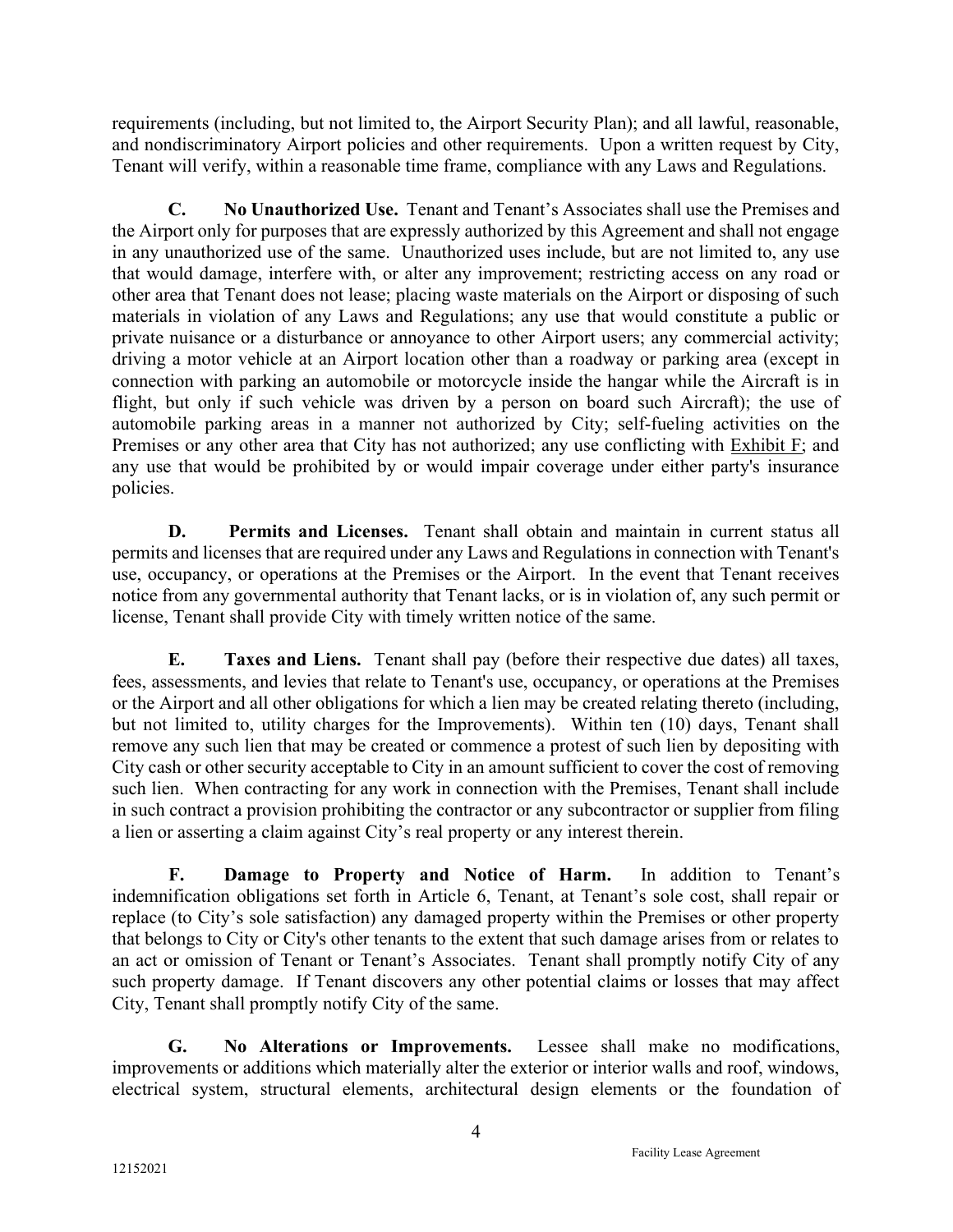Improvements constructed upon the Premises, without the City's prior written consent, which consent may be given or withheld in the City's sole discretion. Failure to obtain City's written consent for modifications, improvements or addition, as required herein, shall constitute a material breach of this Agreement, and Tenant shall pay, or reimburse to City, all costs to remove such unapproved modifications, improvements or additions, and restore the Premises to its prior configuration.

H. Signage and Advertising. Tenant shall not install or operate any signage on the Premises or at the Airport except with the prior written approval of City (which may be given or withheld in City's sole discretion). Any approved signage shall be at Tenant's expense and shall comply with Laws and Regulations (including, but not limited to, City's Airport signage policies and standards and City's ordinance and permit requirements). Tenant shall not advertise or permit others to advertise at the Airport by any physical means, whether or not such advertising is for profit, except advertisement is permitted within the interior of the Improvements provided they are not visible from the exterior of Improvements when hangar doors and other doors and windows are open.

I. Security. Nothing in this Agreement grants to Tenant a contractual right to unescorted access within the Airport Operations Area, or other secured areas within the airport. Tenant is responsible to comply (at Tenant's sole cost) with all security measures that City, the United States Transportation Security Administration, or any other governmental authority having jurisdiction may require in connection with the Airport, including, but not limited to, any access credential requirements, any decision to remove Tenant's access credentials, and any civil penalty obligations and other costs arising from a breach of security requirements caused or permitted by Tenant or Tenant's Associates. Tenant agrees that City has the right (in City's sole discretion) to impose any Airport security requirements that City may determine. Tenant further agrees that Airport access credentials are the property of City and may be suspended or revoked by City in its sole discretion at any time. Tenant shall pay all fees associated with such credentials, and Tenant shall immediately report to the Airport Manager any lost credentials or credentials that Tenant removes from any employee or any of Tenant's Associates. Tenant shall protect and preserve security at the Airport, including, but not limited to, by protecting security information and protecting any access points that are maintained by Tenant to secure or sterile areas.

**J.** Removal of Disabled Aircraft. When consistent with Laws and Regulations, Tenant shall promptly remove or cause to be removed from any portion of the Airport not leased by Tenant the Aircraft or any other aircraft that Tenant owns or controls if it becomes disabled. Tenant may store such aircraft within the Improvements as permitted by Laws and Regulations or, with City's prior written consent, elsewhere at the Airport on terms and conditions established by City. If Tenant fails to comply with this requirement after a written request by City to comply, City may (but is not required to) cause the removal of any such aircraft at Tenant's expense by any means that City determines, in its sole discretion, to be in City's best interests.

K. Maintenance, Repair, Utilities, and Storage. With the exception of "Major Repairs" described in Section 4.K.ii below, Tenant's use, occupancy, and operations at the Premises shall be without cost or expense to City. Tenant shall be solely responsible to maintain,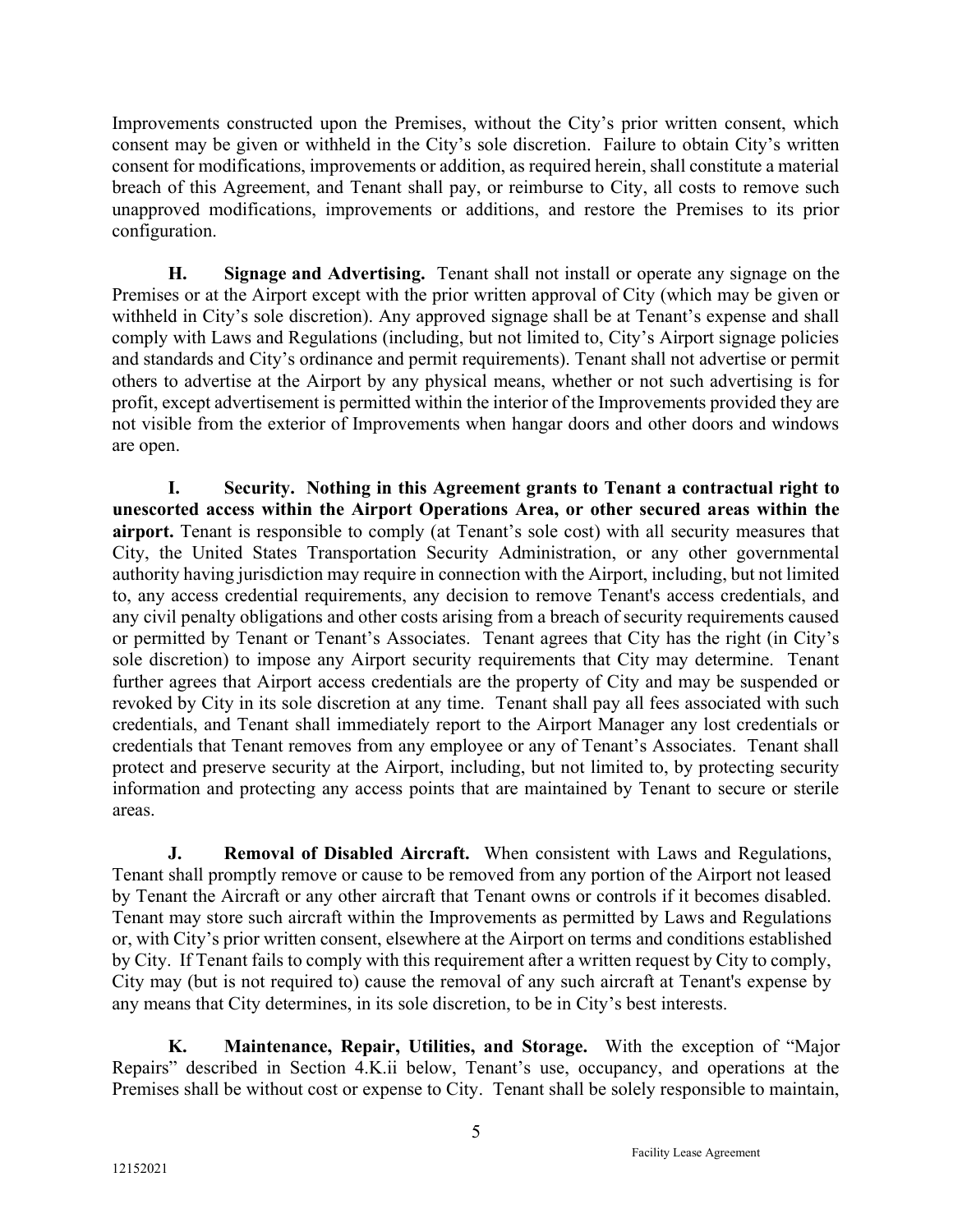repair, reconstruct, and operate the Premises and the Improvements in the same or better condition as Tenant received them on the Commencement Date, at Tenant's sole cost and expense, including, but not limited to, all utility services, janitorial services, waste disposal, and ramp repair. Tenant shall at all times maintain the Premises and the Improvements in a clean, safe, and sanitary condition and in good repair, and as further set forth in Section K.i below. Tenant shall perform all work in accordance with Laws and Regulations and in a good and workmanlike manner, and in accordance with the standard of work performed by the City elsewhere at the Airport. City has sole and absolute discretion to determine the quality of the work. Tenant shall promptly remedy any condition that fails to meet this standard. Without limiting the foregoing obligations, Tenant shall not store on the Premises any inoperable equipment, discarded or unsightly materials, or materials likely to create a hazard; shall not use areas outside of the Improvements for storage; and shall store trash upon the Premises in receptacles securely covered to prevent foreign objects debris ("FOD") on the airport. Any substance or material that is regulated by any Environmental Law ("Hazardous Materials") shall be governed by Section 7. Tenant shall comply with the following:

i. Maintenance. Tenant agrees to maintain the Premises, and any area beyond the Premises that is within 5 feet of any structure on the Premises, in a neat, orderly and safe condition, and free from waste, rubbish, weeds, snow or other debris or hazards, and to perform the necessary mowing and snow removal on the Premises. The City may assist in snow removal of ramp/apron areas when capability and priority permit. Tenant shall not store or let stand any equipment or property belonging to the Tenant or under the Tenant's custody, outside the boundaries of the leased Premises without prior consent of the City's Airport Manager, except when such equipment or property is actively in the process of being loaded or unloaded. The exterior of all structures upon Premises shall be maintained free of rust, peeling paint, broken windows, or damaged roofing materials, panels, trim, doors and other exterior components. All dilapidated exterior components shall be repaired or replaced. The interior of all structures on Premises shall be kept neat, clean and safe. In addition to the above, Tenant shall maintain the Premises consistent with the International Property Maintenance Code, as amended.

ii. Major Repairs. Notwithstanding Tenant's maintenance requirements set forth in this Section 4.K, the City shall be responsible for the cost of "Major Repairs" to building structural members, roof, exterior, electrical, HVAC and plumbing systems within the Premises, if the cost of such repairs equals more than 6 months rent. Tenant will not be reimbursed for any Major Repairs performed without the prior written approval of City. The parties acknowledge that given the age and condition of the Premises, it may not be economically reasonable or feasible for City to make or approve Major Repairs on the Premises. If the City declines to pay the cost of Major Repairs, Tenant may terminate this Lease Agreement, which shall constitute Tenant's sole and exclusive remedy for City's failure to approve, pay for, or perform Major Repairs described herein. If City determines in its sole discretion that all or a material portion of the Premises will be (or has been) rendered untenantable as a result of the state of disrepair of the Premises, City may terminate this Agreement by giving Tenant a written notice of termination, and this Agreement shall terminate at the time specified in the notice

6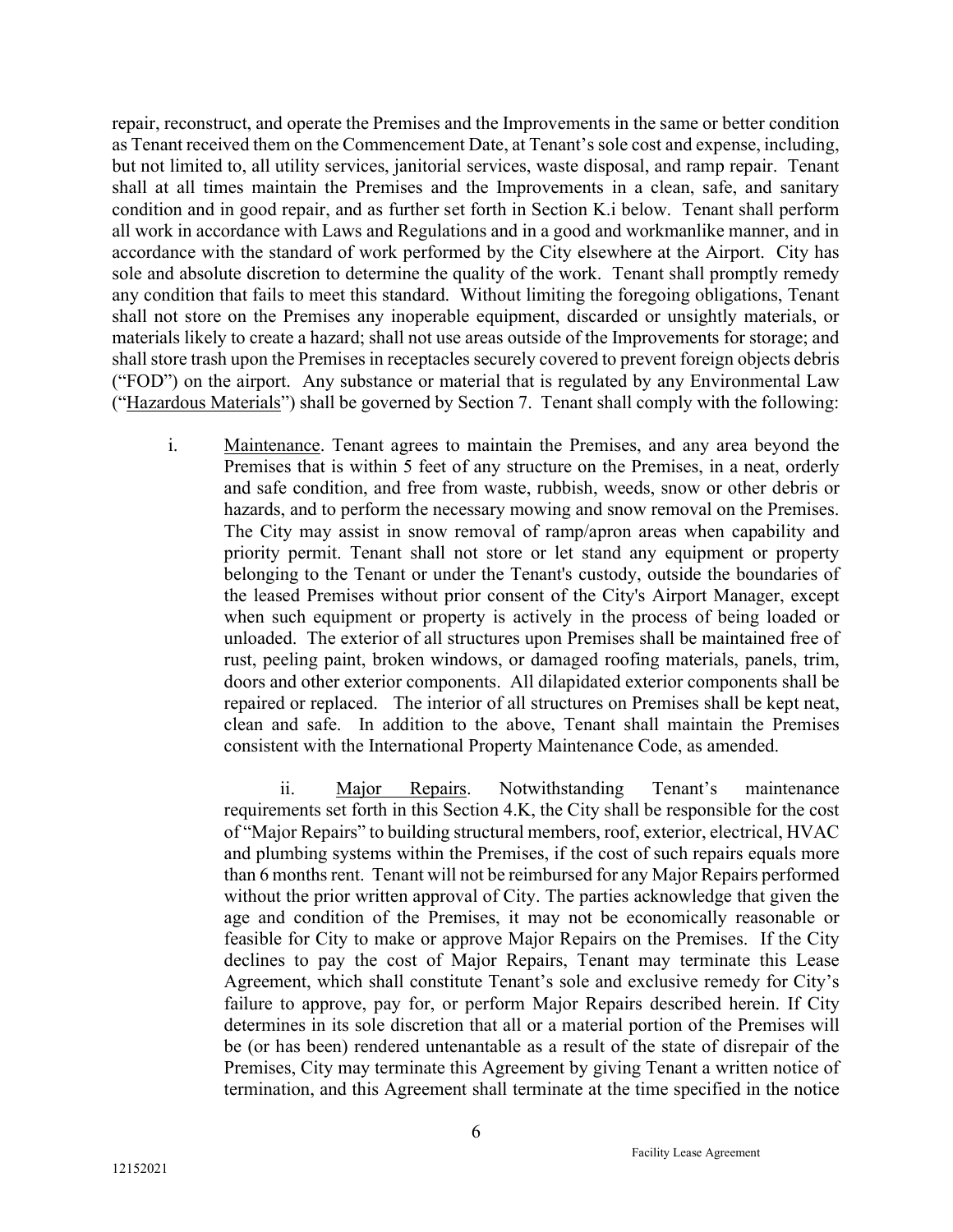(which shall not be less than thirty (30) days after the date of such notice). ii. Vehicles. Boats, trucks (except pickups), recreational vehicles, off-highway vehicles, inoperable vehicles or unregistered vehicles may not be parked or stored upon the Premises in areas outside of the Improvements or upon any parking space or other area within the airport. Storage of such vehicles within Improvements shall be subject to applicable Laws and Regulations. Recreational vehicles and boats hitched to vehicles parked temporarily and occasionally in Tenant's leased parking area outside the airport Air Operations Area (AOA) for less than twelve consecutive hours, shall not violate this subsection unless otherwise prohibited by Laws and Regulations.

L. Operations. Tenant's operations shall comply with the following:

i. Airport Operations. Tenant shall occupy the Premises at all times and shall operate in a manner that promotes effective airport operations. Among other things, Tenant shall immediately notify the Airport Manager of any condition observed at the Airport that may create a hazard or disruption; Tenant shall refrain from annoying, disturbing, or impairing Airport customers, tenants, or employees; and Tenant shall promptly respond to City's complaints, requests for information, and requests for reasonable assistance in connection with planning and other operational matters at the Airport. If City determines for any reason that emergency conditions exist at the Airport, Tenant shall participate in any emergency response as directed by City or other agency in charge and shall operate in a manner that protects safety and the interests of the public.

ii. Safety. City may, but is not obligated to, stop Tenant's operations if safety Laws and Regulations or other safe work practices are not being observed.

iii. Personnel. Tenant shall control the conduct, demeanor, and appearance of its employees and Tenant's Associates so that they do not annoy, disturb, or impair Airport customers, tenants, or employees. Tenant's employees shall possess adequate training and qualifications to carry out their assigned duties.

iv. Deficiencies. Without limiting or waiving any other remedies available to City, City's remedies shall include the following in connection with deficiencies in Tenant's operations:

 a. Propose and Implement Cure. Tenant shall meet with the Airport Manager upon such manager's request regarding the quality of Tenant's operations, whether or not in connection with a specific complaint. Tenant shall propose curative measures in response to City's determinations regarding deficiencies in Tenant's operations and shall implement as expeditiously as possible measures that are approved by City.

 b. Remove Employees and Associates. City shall have the right to require that Tenant remove from the Airport any employee or any of Tenant's Associates that City reasonably determines to be in violation of Section 4.L.iii or otherwise detrimental to City's interests at the Airport.

c. Liquidated Damages. City shall have the right to require Tenant to pay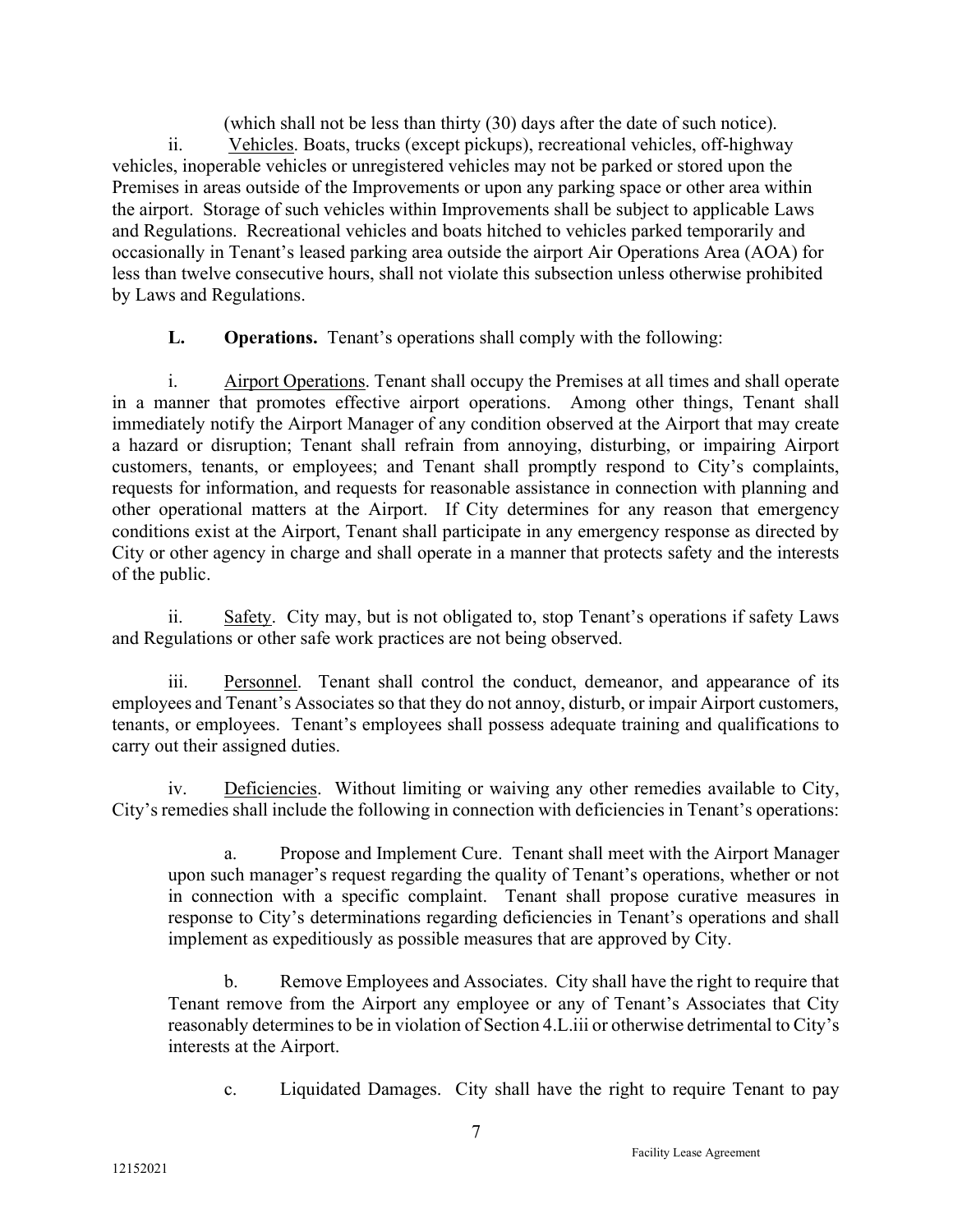liquidated damages in connection with addressing any deficiency as further set forth in Exhibit C.

# 5. City's Rights and Obligations

A. Airport Maintenance. City agrees that as long as the Airport is certified to operate as an airport by the Federal Aviation Administration (or any successor agency), City shall keep the property of the Airport in good repair and free from obstruction in accordance with applicable Federal standards.

B. Access to Premises. City for itself and its employees, officers, directors, agents, contractors, subcontractors, suppliers, invitees, volunteers and other representatives ("City's Associates") reserves the right to enter the Premises as provided in this Section 5.B. City and City's Associates shall not be deemed guilty of trespass upon the Premises, or to have violated any of Tenant's rights hereunder, by reason of such an entrance into any portion of the Premises.

i. Without Notice. City and City's Associates shall have the right to enter the Premises (not including the Improvements) at any time and without prior notice, provided that they shall not unreasonably interfere with Tenant's use of the Premises. City and City's Associates shall have the right to enter the Improvements at any time and without prior notice for any purpose relating to any emergency, security or safety concern, or to investigate or remediate potential threats or hazards.

ii. Notice. In addition to the rights set forth in Section 5.B.i, City and City's Associates shall have the right to enter the Improvements for any other purpose relating to the Airport (including, but not limited to, in order to conduct inspections, determine compliance with the Agreement, and conduct Airport work) provided that they shall not unreasonably interfere with Tenant's use of the Premises. In connection with such entry, City shall provide twenty four (24) hours' advance notice to Tenant by sending a message to Tenant if: (a) Tenant maintains on file with City a working email address (or an address in another format designated by City) that is capable of accepting messages for Tenant, and (b) Tenant provides to City a key or other access to the Premises by no later than the time of the entry. If Tenant does not comply with all of the foregoing conditions for such notice, City and City's Associates shall have the right to enter the Improvements as determined by City in City's sole discretion.

iii. Interviews. Tenant agrees to allow City to interview any of Tenant's employees to discuss any matters pertinent to Tenant's use, occupancy, or operations at the Premises and the Airport.

C. City's Right to Work Within, Alter, or Recover Premises. City has the right at the Airport to perform or cause to be performed any work (including, but not limited to, constructing improvements, surveying, performing environmental testing, removing any hazard or obstruction, and implementing any plan, program, or action), that City (in its sole discretion) determines to be in City's best interests, including, but not limited to, within the Premises. City may elect to pursue any such work without recovering the Premises from Tenant, in which case City shall exercise reasonable care to minimize disruptions to Tenant and the Premises. City also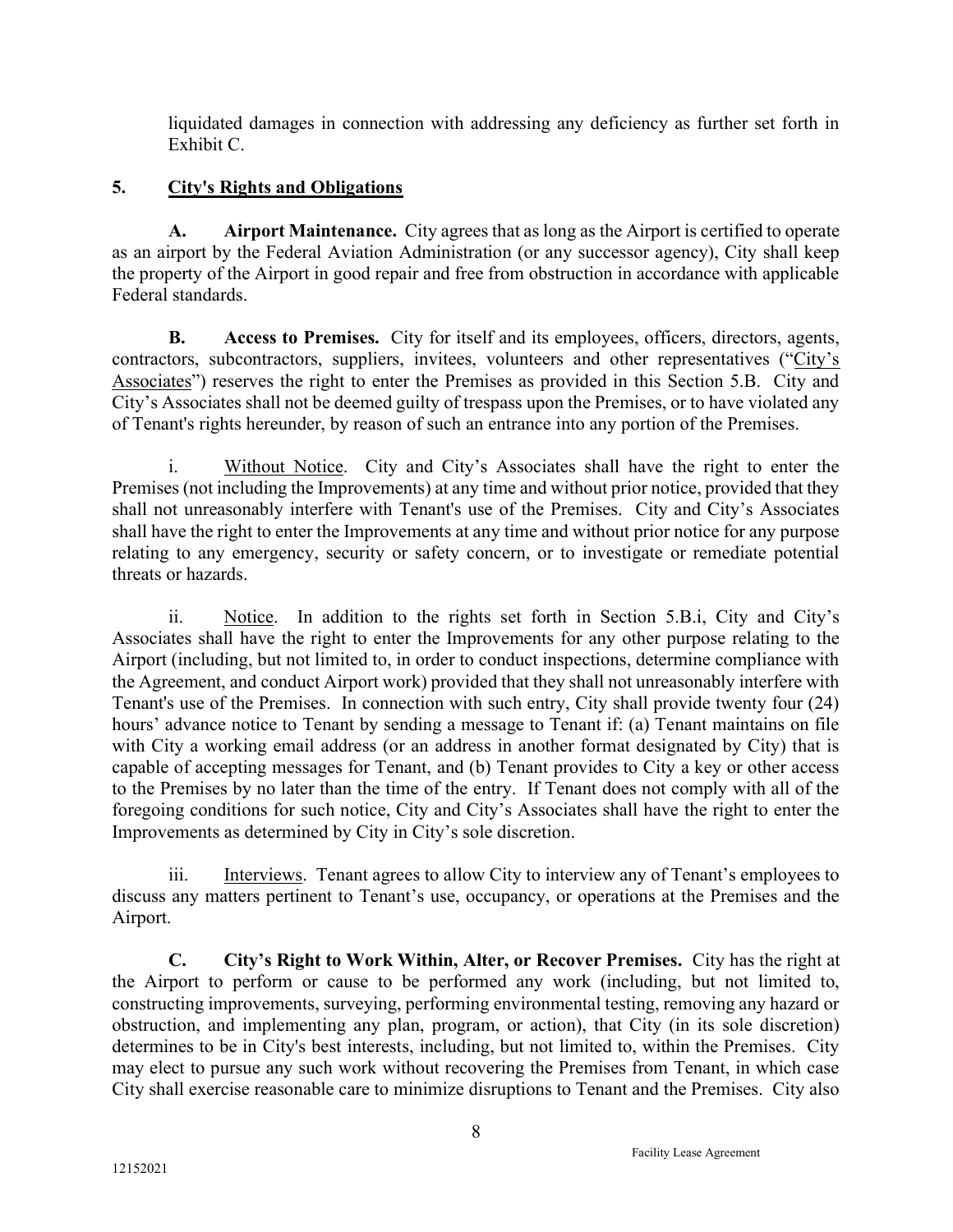has the right to recover all or any portion of the Premises from Tenant in connection with any such work (with or without relocating Tenant) as City may determine in its sole discretion, and the following shall apply:

 i. Recovery. If City determines to recover all or any portion of the Premises, City shall provide Tenant with ninety (90) days prior written notice specifying what areas will be recovered. If any portion remaining after such recovery is tenantable in light of the purposes of this Agreement (as determined by City in its sole and absolute discretion), City shall reduce Tenant's rent hereunder by the percentage of the Premises that City recovers, and City shall pay the cost of any alterations to the Improvements that are required by City in connection therewith (so long as such improvements are not in breach of this Agreement). If City recovers all of the Premises, or if any remaining portion of the Premises is not tenantable pursuant to City's determination, City may terminate this Agreement by including in the notice provided for in this Section 5.C.i a notice of termination, and this Agreement shall terminate at the end of such ninety (90) day period. In connection with any such termination where Tenant is not in default, City shall pay to Tenant the fair market value of the Tenant's leasehold interest as determined by a professional real estate appraisal obtained and paid for City. The appraiser's determination of fair market value shall take into consideration only the remaining term of this Agreement, offset by rents and fees due during the remaining term.

ii. Relocation. If City elects to relocate Tenant, City shall pay the reasonable costs that Tenant actually incurs to relocate to a new location (chosen by City) any movable property associated with Tenant's permitted uses under this Agreement. Tenant's rent at such new location shall be determined based on the actual square footage contained in Tenant's Premises at such new location.

iii. No Waiver. Nothing under this Section 5.C shall be construed to waive City's right to pursue any remedy for a breach of this Agreement arising from or relating to Tenant's use, occupancy, or operations at any portion of the Premises or at the Airport.

D. City's Right to Implement Airport Programs. City has the right to implement any lawful, reasonable, and nondiscriminatory program at the Airport as City may determine in its sole discretion, and to require Tenant to participate in or comply with any such program. Such programs may include, but are not limited to, providing common arrangements for trash disposal, utilities, or other Airport functions; providing revenue-generating activities at the Airport by City or its designee (including, but not limited to, vending machines, advertising, wireless communications, and utility services whether on or off of the Premises); designating approved operators and service providers at the Airport; establishing central locations and security procedures for delivering goods or materials to the Airport; and establishing green building and other programs to benefit the environment and conserve energy.

E. City Directives. City is the owner and proprietor of the Airport, and City has the right to issue any lawful, reasonable, and non-discriminatory directive as a landlord and proprietor that City determines to be in City's best interests.

F. Governmental Acts. City is a government entity, and City has all rights, powers,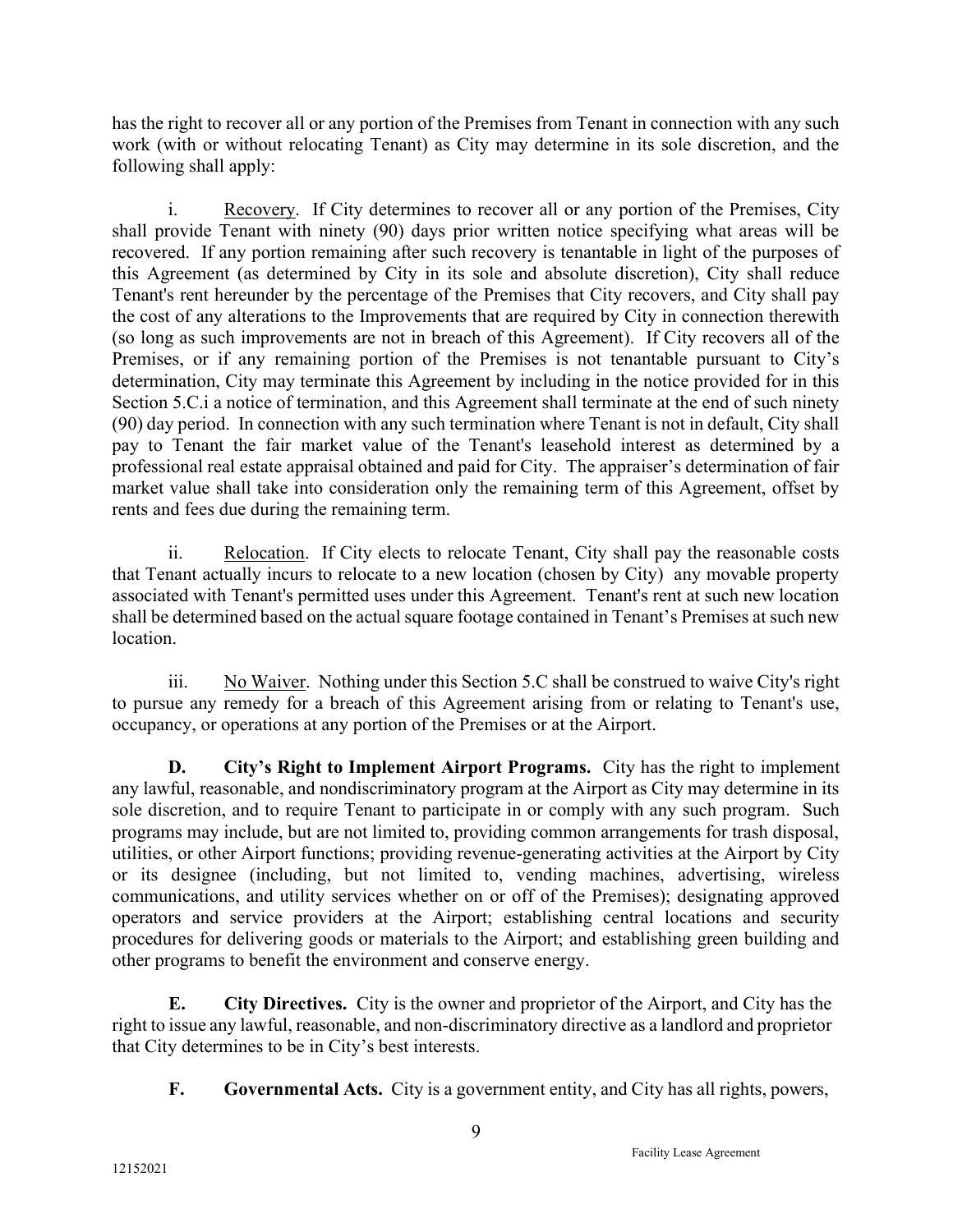and privileges afforded to it under Laws and Regulations. Tenant agrees that Tenant is subject to any lawful governmental act of City without regard to the provisions of this Agreement.

## 6. Indemnity, Insurance, and Letter of Credit

A. Indemnity by Tenant. Tenant agrees to indemnify, hold harmless, and defend City and its officers and employees from and against losses of every kind and character (including, but not limited to, liabilities, causes of action, losses, claims, costs, fees, attorney fees, expert fees, court or dispute resolution costs, investigation costs, environmental claims, mitigation costs, judgments, settlements, fines, demands, damages, charges, and expenses) that arise out of or relate to: (i) this Agreement; (ii) any use, occupancy, or operations at the Premises or the Airport by Tenant or Tenant's Associates; or (iii) any wrongful, reckless, or negligent act or omission of Tenant or Tenant's Associates. Tenant shall use attorneys, experts, and professionals that are reasonably acceptable to City in carrying out this obligation. This obligation does not require Tenant to indemnify City and its officers and employees against losses (as defined above) that arise solely from the negligent acts or omissions of City and its officers and employees. The obligation stated in this Section 6.A shall survive the expiration or other termination of this Agreement with respect to matters arising before such expiration or other termination. These duties shall apply whether or not the allegations made are found to be true.

B. Assumption of Risk; Waiver of Liability. Tenant assumes all risk of the use of the Premises and the Airport, and Tenant hereby knowingly, voluntarily, and intentionally waives any and all losses, liabilities, claims, and causes of action, of every kind and character, that may exist now or in the future (including, but not limited to, claims for business interruption and for damage to any aircraft) against City and its officers, employees, and volunteers arising from or relating to Tenant's use, occupancy, or operations at the Premises or the Airport, except for those losses, liabilities, claims, and causes of action solely arising from the willful misconduct, gross negligence or intentional torts of the City or its officers, employees, and volunteers, that are not limited by governmental immunity.

C. Insurance. At Tenant's cost, Tenant shall procure the following insurance coverage prior to entering the Premises, and Tenant shall maintain its insurance coverage in force at all times when this Agreement is in effect in compliance with City's insurance requirements as they exist from time to time (including, but not limited to, the terms provided in Exhibit D):

i. Aircraft Liability with Additional Coverage. Aircraft liability insurance that includes premises liability, and, if applicable, mobile equipment coverage with a combined single limit for bodily injury and property damage of not less than one million dollars (\$1,000,000) per occurrence (and one hundred thousand dollars (\$100,000) per passenger seat for applicable claims), including, but not limited to, contractual liability coverage for Tenant's performance of the indemnity agreement set forth in Section 6.A. If any such coverage is not available to Tenant in the form of an aircraft liability policy, Tenant shall obtain substantially similar coverage through a commercial general liability policy.

ii. Automobile. If Tenant drives any automobile other than in the roadways and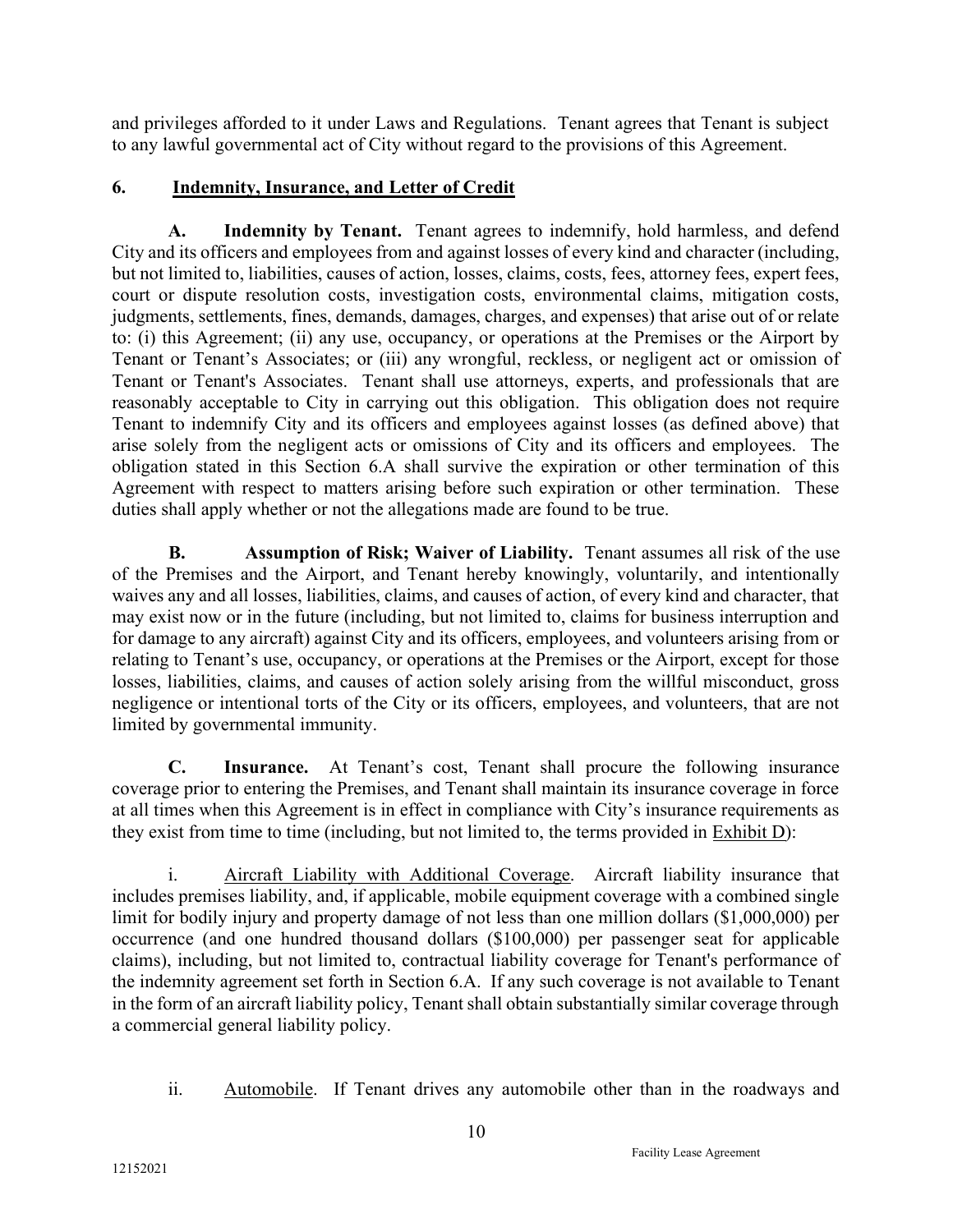automobile parking areas at the Airport (including, but not limited to, if Tenant parks an automobile in Tenant's hangar when permitted by this Agreement), comprehensive automobile liability coverage for claims and damage due to bodily injury or death of any person or property damage arising out of Tenant's ownership, maintenance, or use of any motor vehicles, whether owned, hired, or non-owned, of not less than five hundred thousand dollars (\$500,000) single combined limit "per accident" for bodily injury and property damage.

iii. Pollution. Tenant is responsible for environmental losses. Any pollution legal liability insurance obtained by Tenant shall comply with the requirements for insurance that are stated in this Agreement. If Tenant engages in self-fueling, Tenant shall comply with City's selffueling requirements, including, but not limited to, pollution legal liability insurance requirements.

iv. Aircraft. Tenant is solely responsible for any damage or loss to the Aircraft. Tenant shall obtain insurance coverage for the Aircraft as Tenant may determine.

v. Business Interruption. Tenant is solely responsible for all costs of business interruption, however incurred, and Tenant may purchase business interruption insurance as Tenant may determine.

**D.** Performance Security. City reserves the right to require a performance security in a form and amount acceptable to City upon any material default by Tenant under this Agreement.

# 7. Hazardous Materials

A. No Violation of Environmental Laws. Tenant shall not cause or permit any Hazardous Materials to be used, produced, stored, transported, brought upon, or released on, under, or about the Premises or the Airport by Tenant or Tenant's Associates in violation of applicable Environmental Laws. Tenant is responsible for any such violation as provided by Section 6.A of this Agreement.

**B.** Response to Violations. Tenant agrees that in the event of a release or threat of release of any Hazardous Material by Tenant or Tenant's Associates at the Airport, Tenant shall provide City with prompt notice of the same. Tenant shall respond to any such release or threat of release in accordance with applicable Laws and Regulations. If City has reasonable cause to believe that any such release or threat of release has occurred, City may request, in writing, that Tenant conduct reasonable testing and analysis (using qualified independent experts acceptable to City) to show that Tenant is complying with applicable Environmental Laws. City may conduct the same at Tenant's expense if Tenant fails to respond in a reasonable manner. Tenant shall cease any or all of Tenant's activities as City determines necessary, in its sole and absolute discretion, in connection with any investigation, cure, or remediation. If Tenant or Tenant's Associates violate any Environmental Laws at the Airport (whether due to the release of a Hazardous Material or otherwise), Tenant, at Tenant's expense, shall have the following obligations, which shall survive any expiration or termination of this Agreement: (i) promptly remediate such violation in compliance with applicable Environmental Laws; (ii) submit to City a written remediation plan, and City reserves the right to approve such plan (which approval shall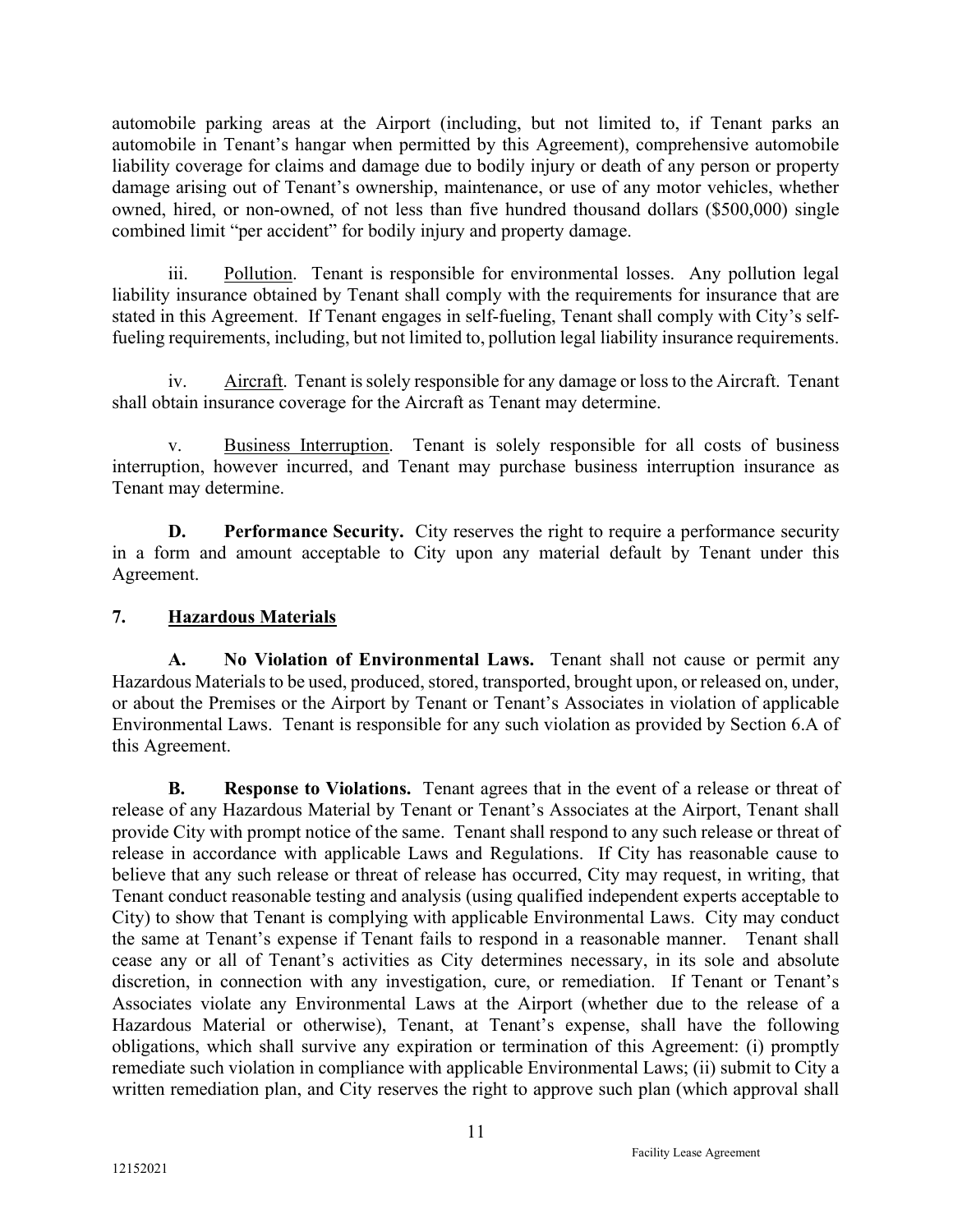not be unreasonably withheld) and to review and inspect all work; (iii) work with City and other governmental authorities having jurisdiction in connection with any violation; and (iv) promptly provide to City copies of all documents pertaining to any environmental concern that are not subject to Tenant's attorney-client privilege.

C. Obligations Affecting Permits. To the extent that Tenant is a co-permittee with City in connection with any permit relating to the environment at the Airport, or to the extent that any of Tenant's operations in connection with this Agreement or otherwise may impact City's compliance with any such permit, Tenant shall work cooperatively with City and other tenants and take all actions necessary to ensure permit compliance, and minimize the cost of such compliance, for the benefit of Airport operations.

D. Obligations upon Termination and Authorized Transfers. Upon any expiration or termination of this Agreement (and this obligation shall survive any such expiration or termination), and upon any change in possession of the Premises authorized by City, Tenant shall demonstrate to City's reasonable satisfaction that Tenant has removed any Hazardous Materials and is in compliance with applicable Environmental Laws. Such demonstration may include, but is not limited to, independent analysis and testing. The obligations of this Section 7 shall survive any termination of this Agreement.

# 8. Assignment and Subleasing

A. Assignment. Tenant shall not assign any of its rights under this Agreement, including, but not limited to, rights in the Improvements, (whether such assignment is voluntarily or involuntarily, by merger, consolidation, dissolution, change in control, or any other manner), shall not encumber any such rights or record this Agreement (or any document or interested relating thereto), and shall not delegate any performance under this Agreement, except with the prior written consent of City to any of the same. City may withhold consent to such assignment, encumbrance, or delegation for any or no reason in its sole discretion. Regardless of City's consent, Tenant shall not be released from any obligations for matters arising during the time when this Agreement was in effect. Any purported assignment or encumbrance of rights or delegation of performance in violation of this Section 8.A is void. This Agreement is binding on Tenant's successors or assigns that have been authorized pursuant to this Section 8.A. City is entitled to receive any revenue that Tenant receives from an assignee of the Premises which exceeds rent paid to City by assignee.

B. Subleasing. The City desires to maintain privity of contract with tenants of the Premises, and may in its sole discretion, and for any reason or no reason, deny a Tenant request to sublease the Premises, or a portion the Premises, to a subtenant. Any City sublease approval or consent must be in writing, signed by one with signature authority to contractually bind the City. Any purported sublease agreement in violation of this Section 8.B is void. Upon obtaining City's prior written consent, which City may provide or withhold in City's sole discretion, Tenant shall have the right to sublease portions of the Premises for the storage of Aircraft in the areas approved by and subject to the terms required by City. Tenant shall impose on all approved subtenants the same terms set forth in this Agreement to provide for the rights and protections afforded to City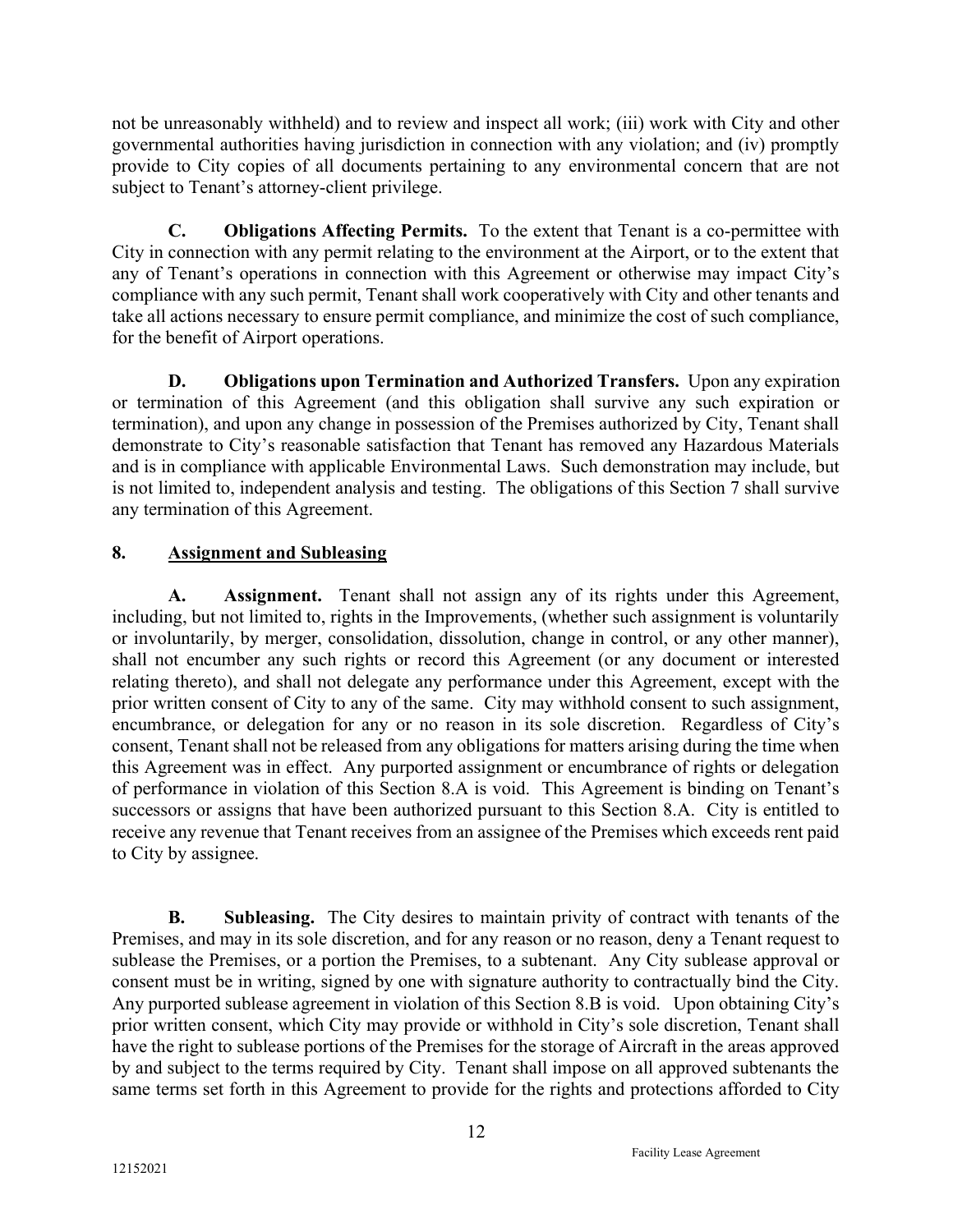hereunder. Tenant shall reserve the right to amend Tenant's subleases to conform to the requirements of this Agreement, and all such subleases shall be consistent with and subordinate to this Agreement as it is amended from time to time. Such subleases shall include an agreement that the sublessees will attorn to and pay rent to City if Tenant ceases to be a party to this Agreement. City shall have the right to approve any sublease in City's sole discretion, and Tenant shall provide to City a copy of every sublease executed by Tenant (which shall include the make, model, and identification number of all Aircraft making use of such space). No sublease shall relieve Tenant of any obligation under this Agreement. Tenant shall be responsible and liable for the actions of its subtenant on the airport, whether or not its sublease has been approved by the city. Any action or omission that would constitute a breach of this Agreement if committed by Tenant, will also constitute a breach of this Agreement if committed by Tenant's subtenant. During the term of any sublease agreement entered into by Tenant for the Premises, Tenant shall within ten days of receipt pay to City any sublease rents or other revenue that Tenant receives from a subtenant of the Premises that exceeds Tenant's rent due to City under this Agreement.

### 9. Damage, Destruction, and Condemnation

A. Damage or Destruction of Premises. If any portion of the Premises or the Improvements is damaged in any manner, Tenant shall promptly remove from the Airport all debris and cause repairs to be made to restore the same to an orderly and safe condition. All work shall be performed in accordance with plans and specifications that are approved by City as being consistent with or better than the original improvements. Tenant shall apply all proceeds that are made available from Tenant's insurance policies (or those of any subtenant or assignee) to performing such work. If City performs such work pursuant to Section 10.B, such Tenant insurance proceeds shall be paid to City. If the Premises or Improvements are tenantable despite such damage, Tenant shall not receive any abatement of Tenant's rent obligations. To the extent that any portion is rendered untenantable by such damage in light of the purposes of this Agreement (as determined by City in its sole discretion), rent shall continue if Tenant has business interruption insurance, or if Tenant does not have such insurance, City shall abate Tenant's rent proportionately until repairs have been substantially completed (as determined by City in its sole discretion).

**B.** Condemnation. In the event of any condemnation proceeding in which all or any part of the Premises is taken (by a condemnor other than City), all compensation from such proceeding shall be paid to City, except that Tenant may pursue a claim against the condemnor for the value of Tenant's leasehold interest and any subtenants may pursue a claim against the condemnor for the value of their subtenancy interests. In the event of a partial taking, City shall reduce the ground rent payable by Tenant on a pro rata basis for portions of the Premises so taken. If City determines in its sole discretion that all or a material portion of the Premises will be (or has been) rendered untenantable as a result of such taking, City may terminate this Agreement by giving Tenant a written notice of termination, and this Agreement shall terminate at the time specified in the notice (which shall not be less than thirty (30) days after the date of such notice).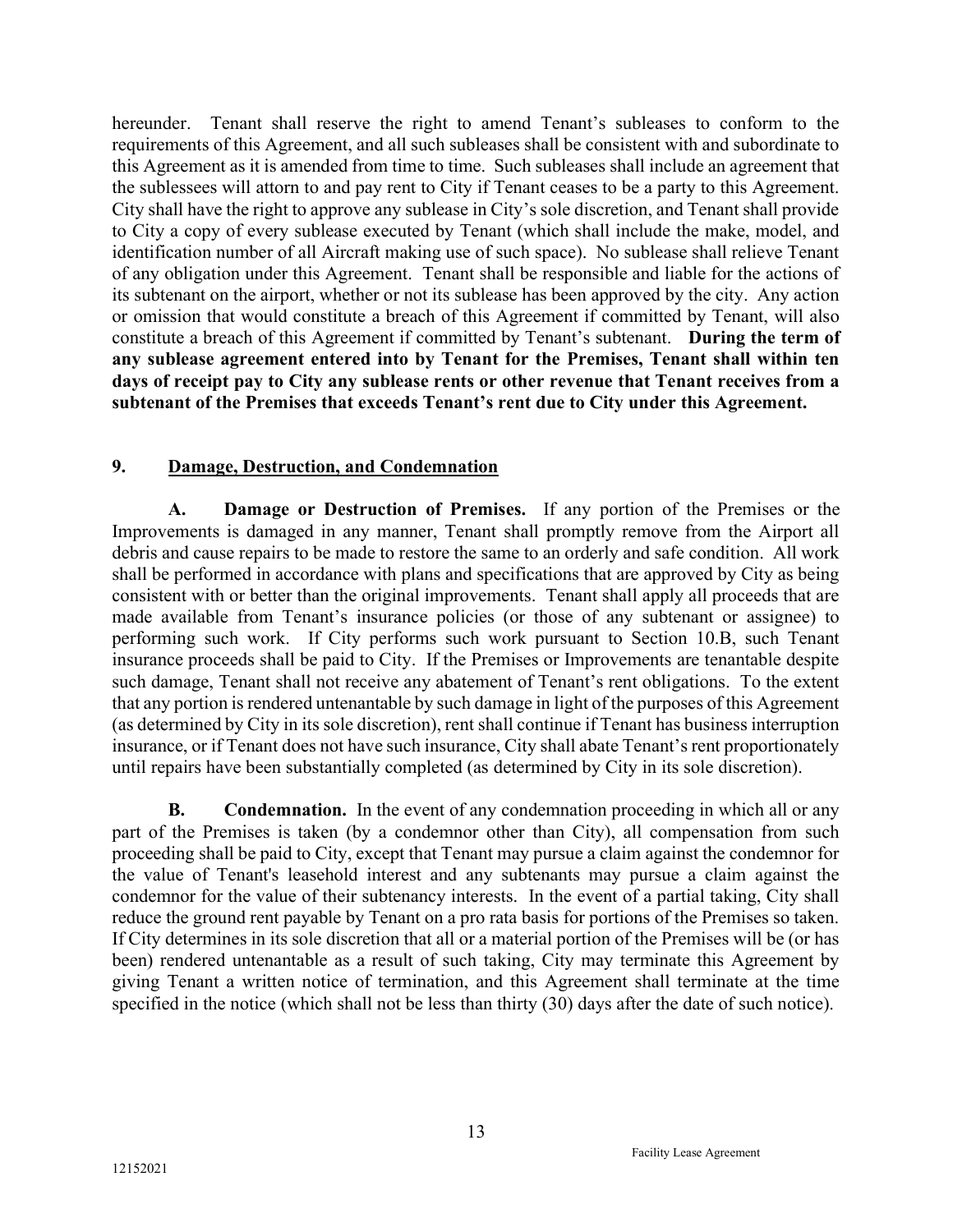### 10. Default

A. Tenant's Default. The occurrence of any of the following events shall constitute a default by Tenant under this Agreement: (i) Tenant fails to timely pay any installment of rent or any additional rent and Tenant fails to cure the delinquency within thirty (30) days following written notice of such delinquency from City; (ii) Tenant violates any requirement under this Agreement (including, but not limited to, abandonment of the Premises) and fails to cure the same within thirty (30) days following written notice of such violation from City (except that in the case of insurance coverage required to be maintained, such period shall be five (5) days); (iii) Tenant assigns or encumbers any right in this Agreement, delegates any performance hereunder, or subleases any part of the Premises (except as expressly permitted in this Agreement); (iv) Tenant files a petition in bankruptcy, becomes insolvent, or has a petition filed against Tenant in bankruptcy, insolvency, or for reorganization or appointment of a receiver or trustee which is not dismissed within sixty (60) days; (v) Tenant petitions for or enters into an arrangement for the benefit of creditors, or suffers this Agreement to become subject to a writ of execution and such writ is not released within thirty (30) days.

**B.** Remedies. Upon any default by Tenant under this Agreement, City may (at any time) pursue any or all remedies available to City, including, but not limited to, the following: (i) perform in Tenant's stead any obligation that Tenant has failed to perform, and Tenant shall promptly pay to City all costs incurred by City for such performance, together with interest and service fees for any past due amounts (as provided in Section 10.C) and an administrative charge equal to twenty percent (20%) of the cost incurred by City (which the parties agree is a reasonable estimate of and liquidated damages for City's overhead expenses associated with such performance); (ii) terminate Tenant's rights under this Agreement upon delivering a written notice of termination; and (iii) re-enter and take possession of the Premises by any lawful means (with or without terminating this Agreement). Tenant shall pay all costs and damages arising out of Tenant's default, including, but not limited to, the cost of recovering possession of the Premises, the cost of improving and reletting the Premises (including, but not limited to, any real estate broker fees or marketing costs), and attorneys' fees and costs. Notwithstanding any termination or re-entry, Tenant shall remain liable to pay the rent and additional rent required under this Agreement for the remaining term of this Agreement, and Tenant shall pay City on demand for any deficiency in the same. No action by City or City's Associates shall be construed as an election by City to terminate this Agreement or accept any surrender of the Premises unless City provides Tenant with a written notice expressly stating that City has terminated this Agreement or accepted a surrender of the Premises. Following a default by Tenant under this Agreement, City shall exercise commercially reasonable, good faith efforts to mitigate its damages as required by applicable Utah law.

C. Past Due Amounts. If Tenant fails to pay when due any amount required to be paid by Tenant under this Agreement, such unpaid amount shall be subject to late fees and interest as set forth in any applicable ordinance or administrative policy adopted by the city. In the absence of an applicable ordinance or policy such unpaid amount shall bear interest at the rate of twelve percent (12%) per annum from the due date of such amount to the date of payment in full, with interest. In addition, City may also charge a sum of five percent (5%) of such unpaid amount as a service fee, which the parties agree is a reasonable estimate of and liquidated damages for City's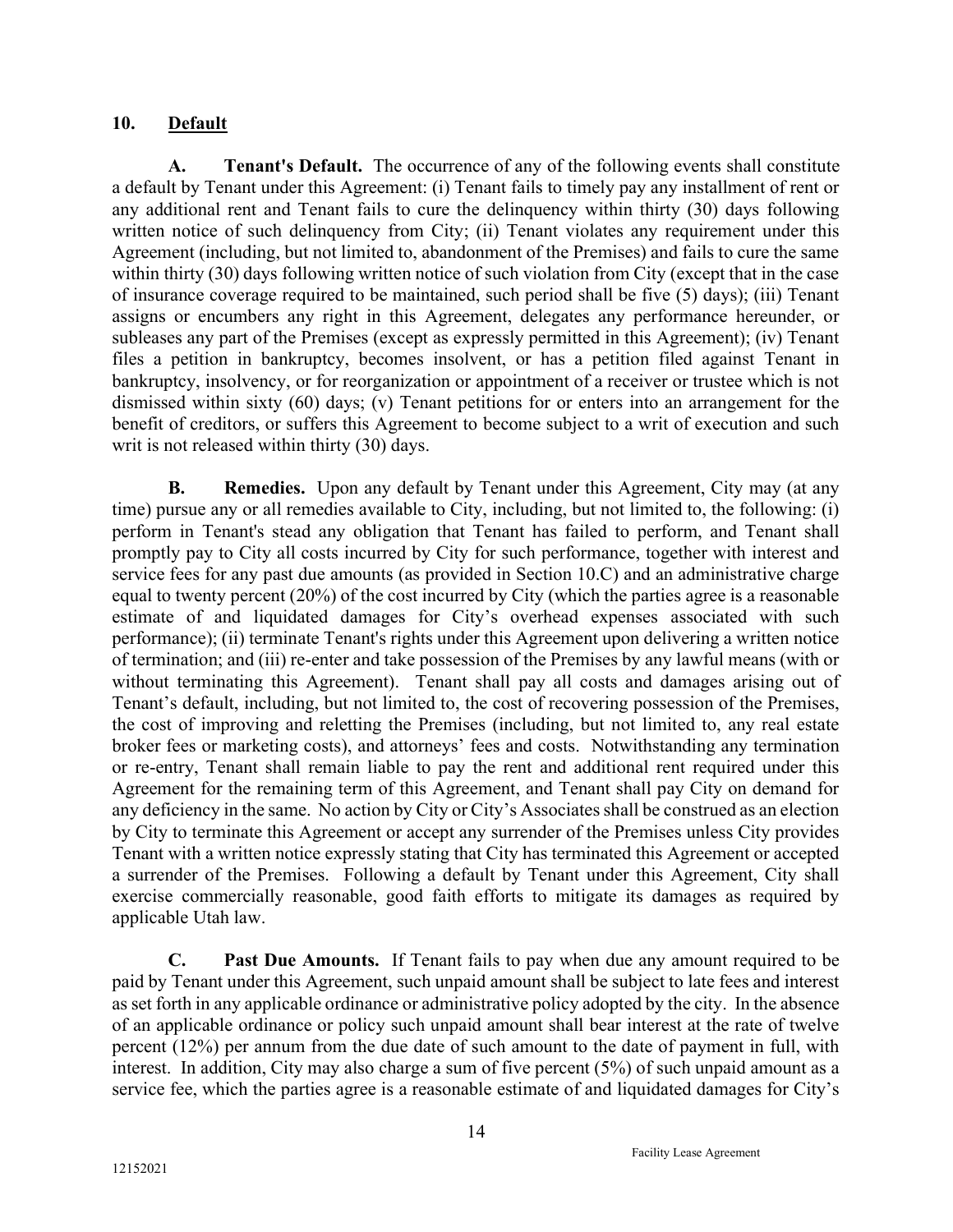additional costs for billing and collection arising from Tenant's failure to make payment in a timely manner. All amounts due under this Agreement are and shall be deemed to be rent or additional rent, and shall be paid without abatement, deduction, offset, prior notice, or demand (unless expressly provided by the terms of this Agreement). City's acceptance of any past due amount (or its associated interest or service fee) shall not constitute a waiver of any default under this Agreement.

D. Default by City. City shall not be in default under this Agreement unless City fails to perform an obligation required of City under this Agreement within thirty (30) days after written notice by Tenant to City. If the nature of City's obligation is such that more than thirty (30) days are reasonably required for performance or cure, City shall not be in default if City commences performance within such thirty (30) day period and thereafter diligently prosecutes the same to completion. In no event may Tenant terminate this Agreement or withhold the payment of rent or other charges provided for in this Agreement as a result of City's default.

 E. Survival. The provisions of this Section 10 and the remedies and rights provided in Section 6 shall survive any expiration or termination of this Agreement.

# 11. Expiration or Termination

A. Surrender of Premises. Upon any expiration or termination of this Agreement, Tenant, at Tenant's sole cost, shall (i) promptly and peaceably surrender to City the Premises "broom clean" and in good order and condition; (ii) repair in a good and workmanlike manner any damage to the Premises or the Airport that arises from or relates to Tenant's use, occupancy, or operations under this Agreement (including, but not limited to, while removing any property upon expiration or termination); (iii) deliver to City all keys and access credentials relating to the Airport; (iv) perform Tenant's environmental obligations as provided in Section 7.D; and (v) remove all movable personal property and trade fixtures (including signage) that are not owned by City, (except that Tenant must obtain City's prior written consent to remove any such property if Tenant is in default under this Agreement or if such removal may impair the structure of any building). Upon any expiration or termination of this Agreement (which includes, but is not limited to, termination for abandonment of the Premises), all property that Tenant leaves on the Premises shall conclusively be deemed to have been abandoned and may be appropriated, sold, stored, destroyed, or otherwise disposed of by City without notice to, and without any obligation to account to, Tenant or any other person. Tenant shall pay to City all expenses incurred in connection with the disposition of such property in excess of any amount received by City from such disposition. Tenant shall not be released from Tenant's obligations under this Agreement in connection with surrender of the Premises until City has inspected the Premises and delivered to Tenant a written release.

B. Holding Over. If Tenant remains in possession of the Premises after any expiration or termination of this Agreement, such occupancy shall not waive any default under this Agreement and City may terminate such occupancy as a tenancy at will in accordance with state law. During such occupancy, Tenant shall comply with all provisions of this Agreement that are applicable to an at-will tenancy, including payment of rent. The City's acceptance of prepaid rent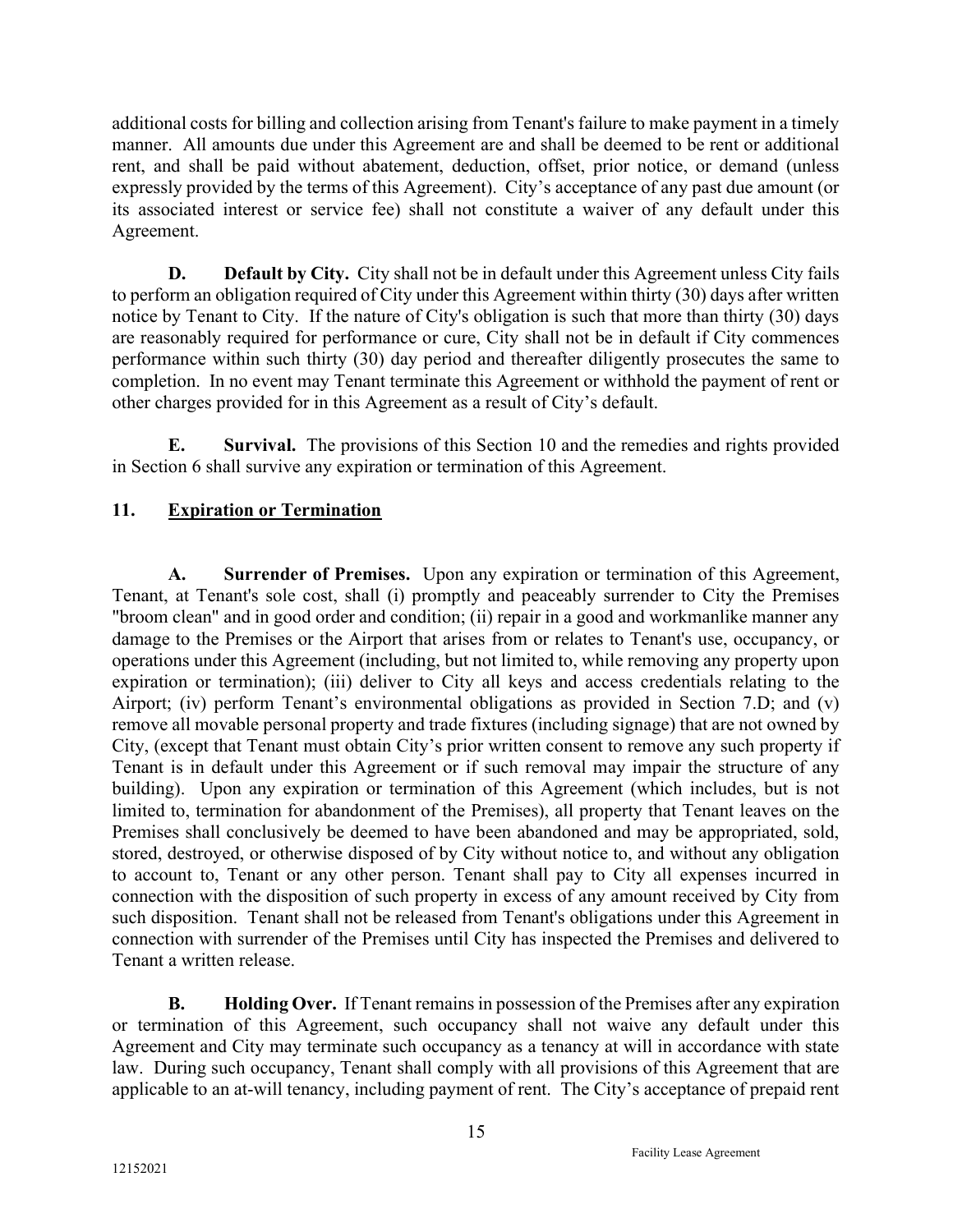during or prior to a Tenant's holdover shall not be construed to waive, alter or change the status of Tenant's holdover tenancy.

C. Survival. The provisions of this Section 11 shall survive any expiration or termination of this Agreement.

### 12. General Provisions

A. General Provisions. This Agreement is subject to the General Provisions set forth at Exhibit E.

B. Notices. Any notice, demand, written consent, or other communication required to be in writing under this Agreement shall be given in writing by personal delivery, express mail (postage prepaid), nationally recognized overnight courier with all fees prepaid (such as, by way of example, Federal Express or DHL), or certified mail (return receipt requested and postage prepaid) when addressed to the respective parties as follows:

| TO: CITY               | TO: TENANT |
|------------------------|------------|
| <b>Airport Manager</b> | name       |
| 3909 Airport Rd.       | address    |
| Ogden, Utah 84405      |            |

With a required, simultaneous copy to: Ogden City Attorney 2549 Washington Blvd. Suite 840 Ogden, UT 84401

Either City or Tenant may change its notice address by giving written notice (as provided herein) of such change to the other party. Any notice, demand, or written consent or communication shall be deemed to have been given, and shall be effective, upon compliance with this Section 12.B and delivery to the notice address then in effect for the party to which the notice is directed; provided, however, that such delivery shall not be defeated or delayed by any refusal to accept delivery or an inability to effect delivery because of an address change that was not properly communicated.

C. Incorporation. All exhibits referred to in this Agreement, as they may be amended from time to time, are incorporated in and are a part of this Agreement. Any proposal materials submitted by Tenant in response to a solicitation by City, to the extent accepted by City, shall also be incorporated in this Agreement. Tenant hereby acknowledges receiving Exhibits  $A - F$  to this Agreement.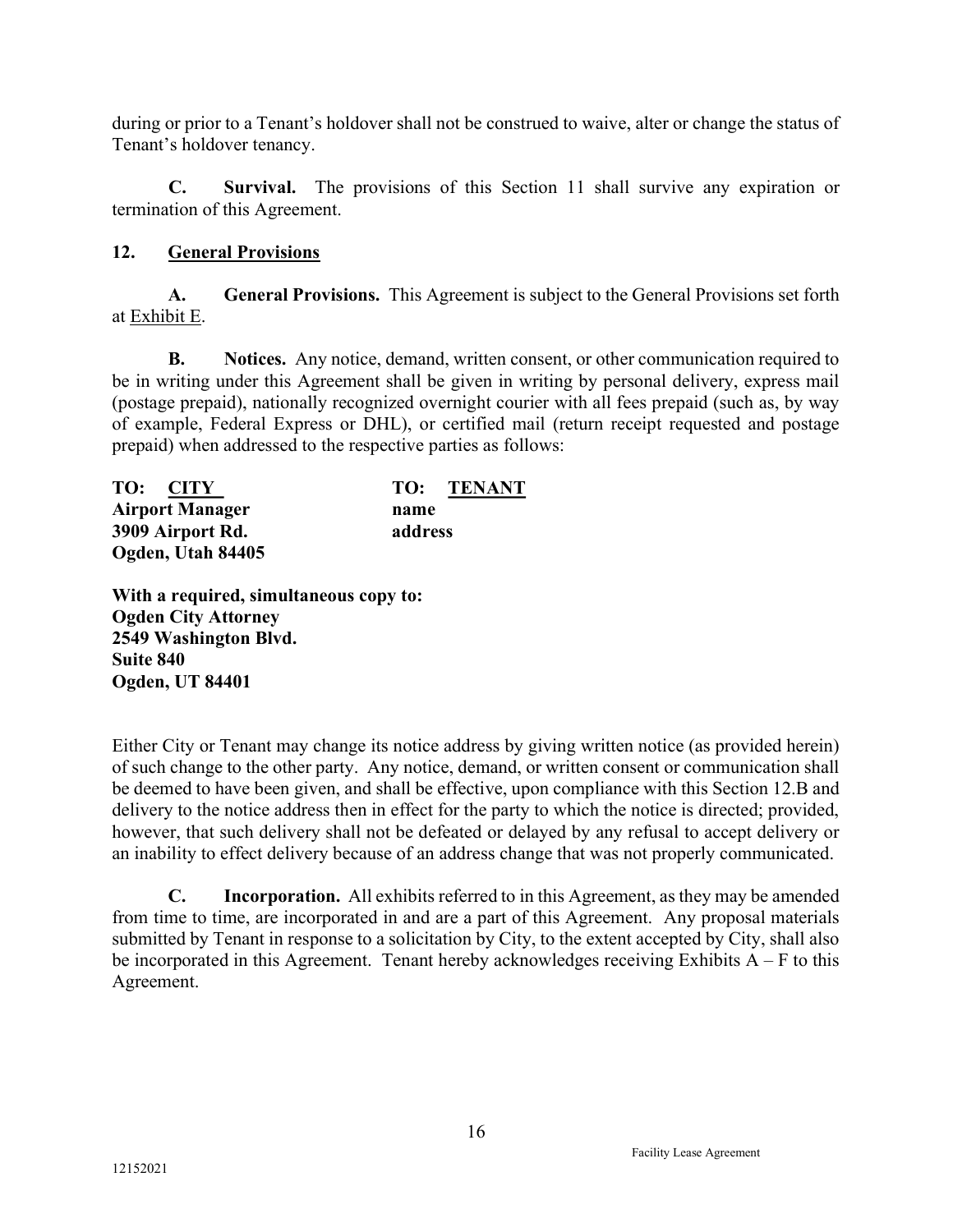D. Binding Obligation. Tenant warrants and represents that it has the right, power, and legal capacity to enter into and perform its obligations under this Agreement as a legal, valid, and binding obligation of Tenant.

IN WITNESS WHEREOF, the parties hereto have executed this Agreement as of the date first written above.

CITY: TENANT: OGDEN CITY CORPORATION

 $\mathcal{L}_\text{max}$  , where  $\mathcal{L}_\text{max}$  and  $\mathcal{L}_\text{max}$ 

 $\mathcal{L}_\text{max}$  and  $\mathcal{L}_\text{max}$  and  $\mathcal{L}_\text{max}$  and  $\mathcal{L}_\text{max}$ 

Airport Manager By:

Its:

Attest:

Ogden City Recorder

Approved as to form:

Ogden City Attorney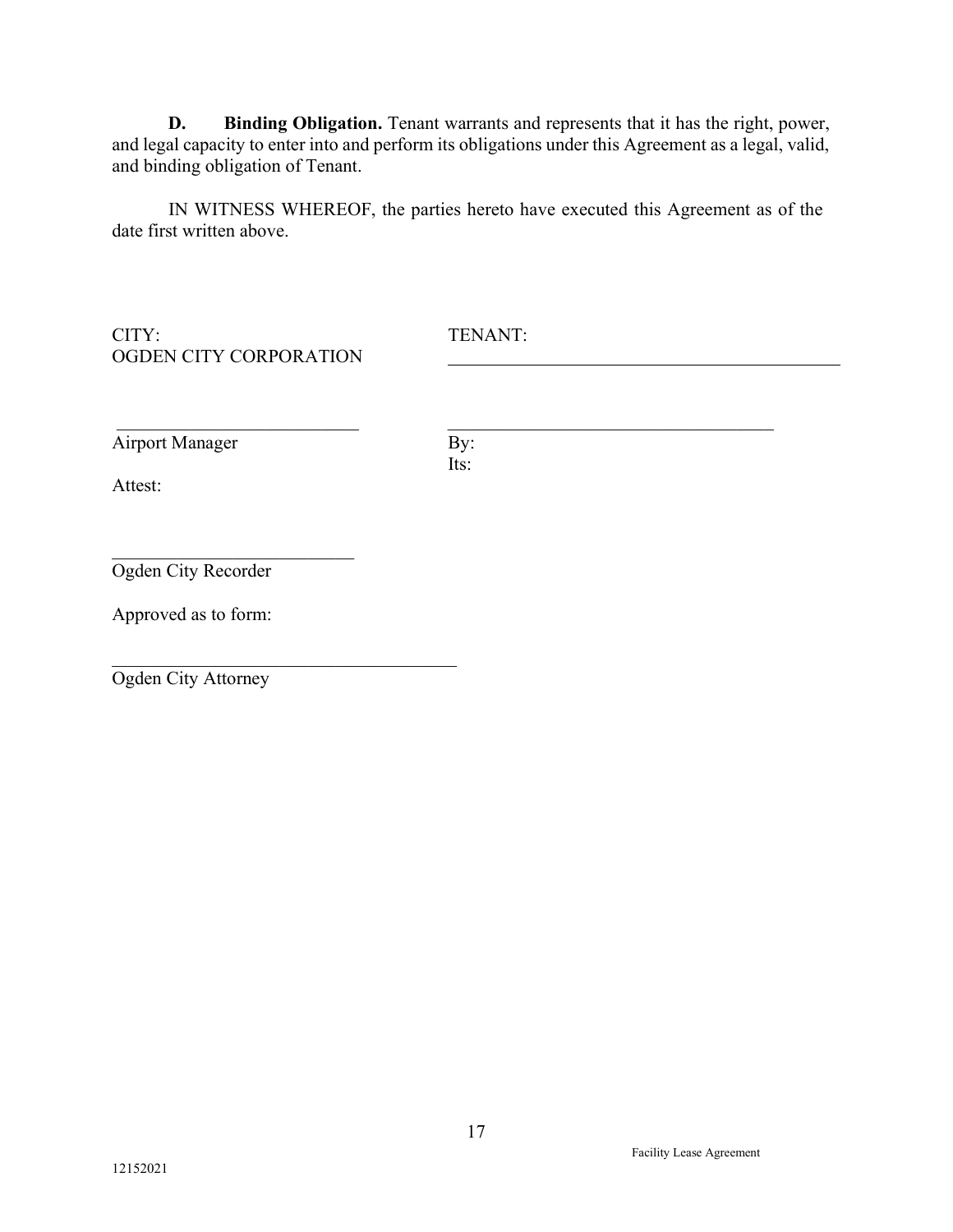### EXHIBIT A

### PREMISES

Property description of the Premises:

Hangar or Lot number(s) ( ) on the Ogden Hinckley Airport Hangar Parcel Plat, which contains  $[six]$  ( [6] ) square feet. For informational purposes, such lot is depicted on the following page.

The remainder of this page has been intentionally left blank.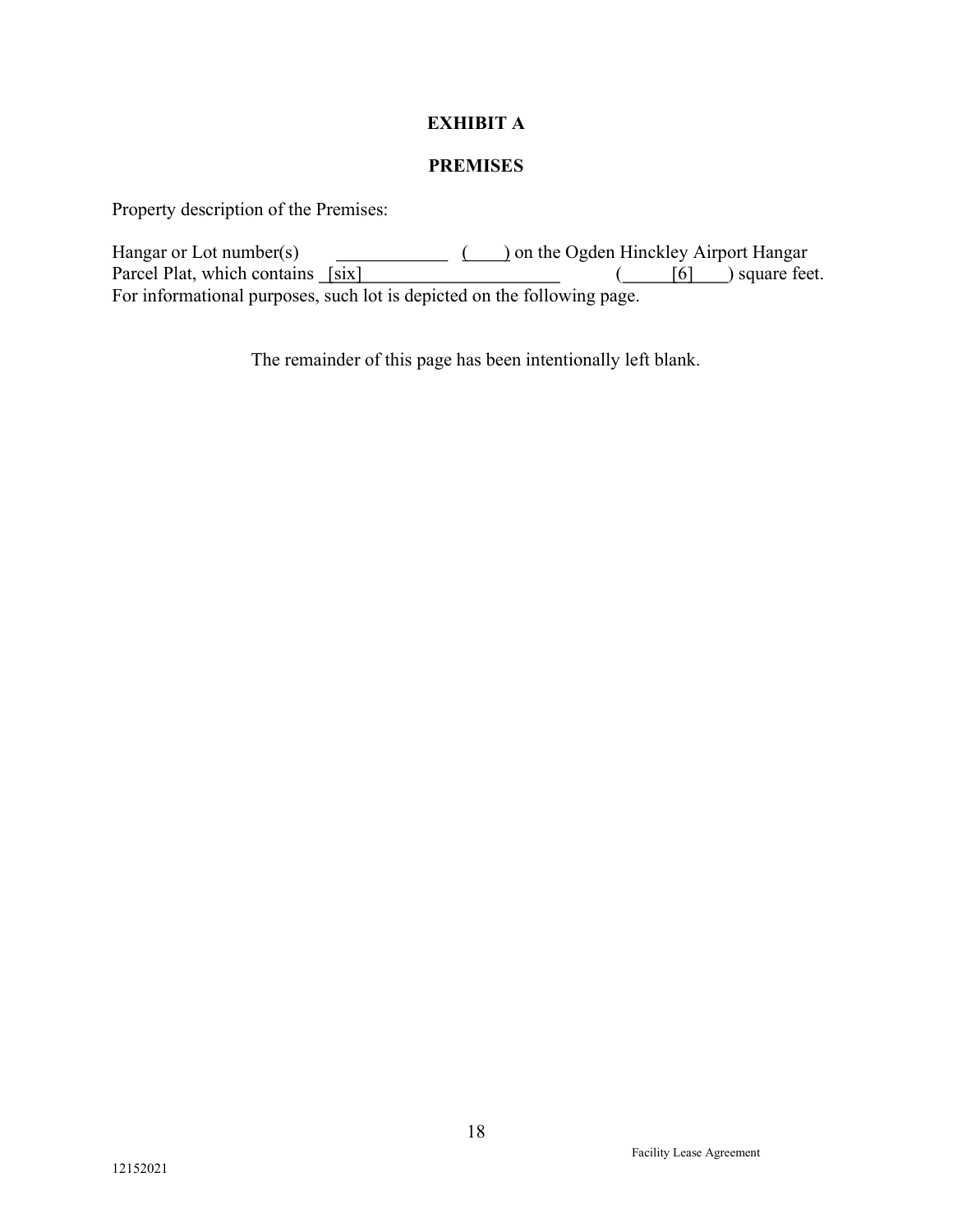#### EXHIBIT B

#### [Reserved- Intentionally Left Blank]

#### EXHIBIT C

#### RENT AND PAYMENT

Tenant shall pay ground rent pursuant to this Agreement as follows:

C.1 Rent, Fees And Charges. Subject to re-negotiation and change of rental rates as hereinafter provided, the Tenant agrees to pay the City for the use of the premises, facilities, rights, services and privileges granted herein, the following rents, payable to Ogden City Corporation.

a. Dimensions of Premises. The Premises consist of the following parcels and area of land:

| Parcel | Area     |
|--------|----------|
| A. (x) | sq. feet |
| B. (x) | sq. feet |

**b.** Monthly Rent. The monthly rent for the above described land shall be \$ One year after the Commencement Date, and each year thereafter, monthly rent shall automatically increase by 3 percent, compounded annually, on the anniversary of the Commencement Date.

c. Prorated Rent. Pro-rated rent for the partial month in which this Agreement was commenced (if applicable), shall be \$, and shall be paid upon execution of this Agreement by Tenant.

d. Amendment of Premises. The rental rates and calculations set forth in this Agreement shall not be construed to alter any other provision of this Agreement, including, but not limited to, the duration of this Agreement and any right to terminate this Agreement. City reserves the right to survey and measure the Premises as City may determine, and to correct any error in square footage. Tenant agrees that it shall execute any amendment necessary to correct an error in square footage and shall pay any adjusted rent based thereon.

C.2. Security Deposit. Upon the Commencement Date, the Tenant shall pay to City a Security Deposit in the amount equal to two months rent, or \$ This Security Deposit shall be held by the City as security for the performance of all obligations of the Tenant under this Agreement, including, but not limited to, the payment of rent, charges, taxes and other sums due and owing. While the City holds the Security Deposit, the City shall have no obligation to pay interest thereon and shall have the right to co-mingle the Security Deposit with the City's other funds. The City shall have the right from time to time without prejudice to any other remedy City may have on account thereof to apply such deposit, or any part thereof, to City's costs, damages or expenses arising from Tenant's default or failure to perform any of its obligations under the Lease. Should the entire security deposit, or any portion thereof, be applied by the City in accordance with the provisions hereof, Tenant shall forthwith upon demand pay to City an amount sufficient to restore the security deposit to the required amount specified herein. The City shall have the same rights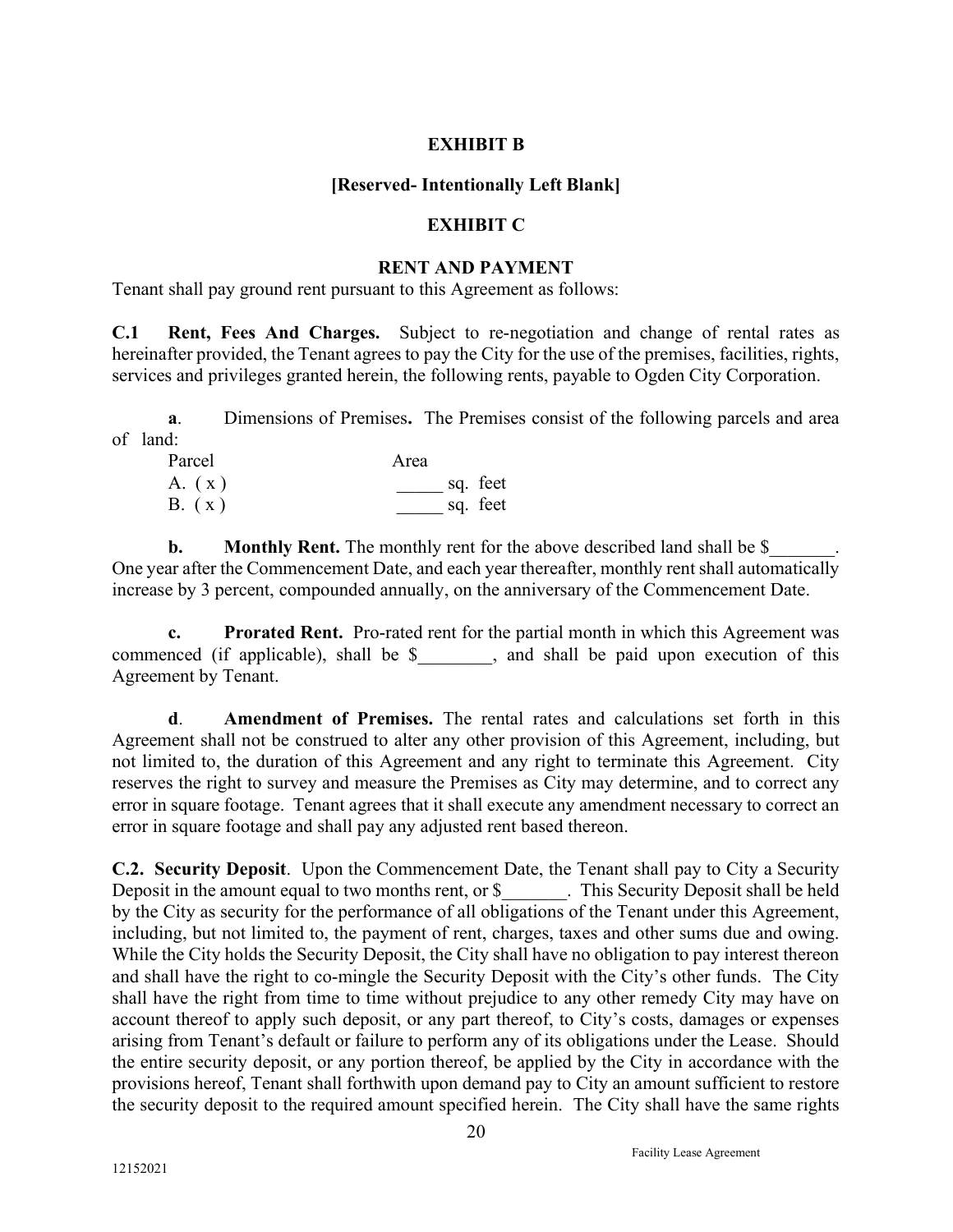and remedies for the nonpayment by Tenant of any amounts due on account of the security deposit as the City has hereunder for the failure of Tenant to pay Rent.

 Provided the Tenant is not then in default of the Lease Agreement, the City shall have forty-five (45) days to return the deposit, or so much thereof as shall not have been previously applied in accordance with the terms of this section, to the Tenant on the expiration or earlier termination of the term of this Agreement and performance by the Tenant of all of the obligations of Tenant to be performed hereunder, including, without limitation, the surrender of possession of the Premises hereof and the payment of all amounts to be paid by Tenant. However, if the determination of any amount to be paid by Tenant to City is not made at the expiration or earlier termination of the Lease, the City may retain such portion of the security deposit as the City believes in the exercise of City's good faith judgment is an appropriate reserve against such future liability of the Tenant and return only the balance of such deposit pending the final determination and payment of all such amounts by Tenant to City. Tenant may not apply the security deposit to the payment of any rent installment.

C.3 Payment of Any Amount Due. Any amount due in connection with this Agreement or the use of the Airport shall be subject to the following terms; provided, however, that if any obligation is subject to payment terms pursuant to City ordinance or other City requirements that directly conflict with the following terms, such ordinance or other City requirements shall govern.

a. Past Due Amounts. Past due amounts are subject to Section 10.C of this Agreement.

b. Dishonored Checks. If any check paid on behalf of Tenant is dishonored or returned by a bank for any reason, Tenant shall pay all charges assessed to City by the bank plus a service charge of fifty dollars (\$50.00) per occurrence (or such other amount that the City may implement from time to time) in addition to other sums due under this Agreement.

c. No Demand and Effect of Payment. All sums relating to this Agreement shall be due without prior notice or demand except when notice is necessary to make Tenant aware of the amount due if such amount is not otherwise set forth in this Agreement. Tenant shall make all payments without set-off or deduction. All sums paid by Tenant shall first be applied to any past due rent beginning with the most recent amount due. No statement on any check or elsewhere shall be deemed to create an accord and satisfaction. City may accept any payment without prejudice to City's rights to recover any sum or pursue other remedies provided by this Agreement or by law. City's billing or acceptance of prepaid rent for time periods beyond the Expiration Date or Termination Date of this Agreement shall not serve to extend this Agreement nor Tenant's right to occupy the leasehold, notwithstanding any claim Tenant may have for refund of prepaid rent.

d. City Advances. If City pays any amount on behalf of Tenant (including, but not limited to, civil penalties assessed to City in connection with Tenant's use of the Airport) such amount shall constitute an advance by City to Tenant. Tenant shall promptly pay the same to the City upon receipt of an invoice for the same.

e. City Right to Apply. City shall have the right to apply any sums paid or provided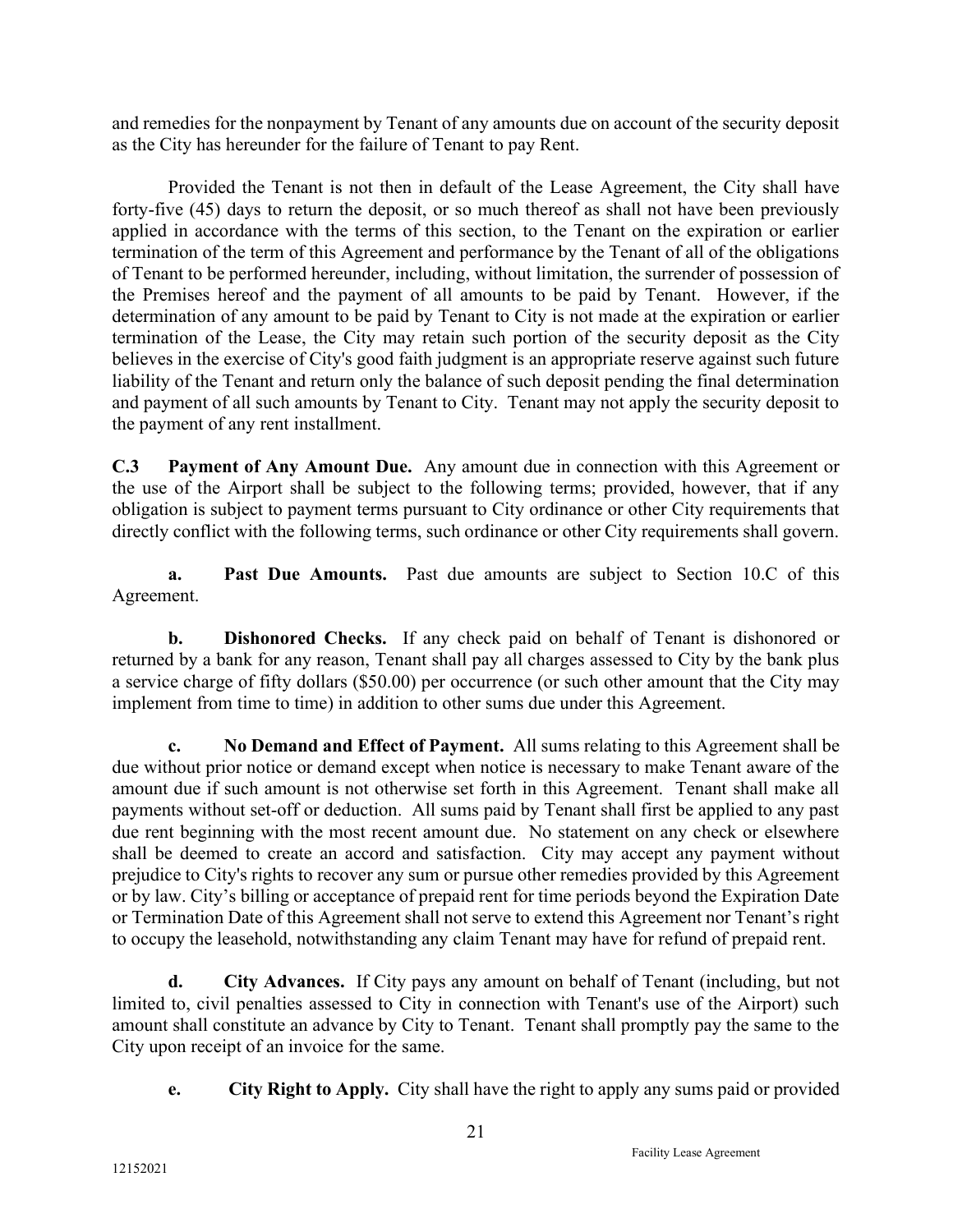by Tenant in connection with this Agreement to any obligation that Tenant owes to City, whether or not such obligation arises in connection with this Agreement.

f. Payment Address. Tenant shall make payments to City at the following address (or at such other address that City may designate in writing):

> Ogden City Corporation Cashier 2549 Washington Blvd. Suite 240 Ogden, UT 84401

g. Reestablishment of Rates and Charges. The City in its sole discretion may from time to time reestablish (or newly initiate) any type of rates and charges at the Airport (in a manner consistent with Laws and Regulations) to provide for the Airport's operations (including, but not limited to, reestablishing the rental rate charged to Tenant and similarly situated tenants).

h. No Interest. City shall pay no interest on any sum that City pays to Tenant pursuant to this Agreement.

i. Audit. If any sum relating to this Agreement is due based on records or calculations maintained by Tenant, Tenant agrees that City shall have the right to inspect, copy, and audit all such records and calculations. Tenant shall make such records and calculations available to City at City's offices within twenty-four (24) hours after City delivers to Tenant a written request for the same. Tenant shall maintain such records and calculations for three (3) years (during which this Agreement is in effect). City agrees that an audit of such records and calculations shall occur no more frequently than once each year. If as a result of any such audit it is established that Tenant has overpaid any sum due, City shall promptly refund such overpayment. If such audit establishes that additional sums are due to the City, Tenant shall promptly pay such sums in accordance with the requirements of Section 10.C, and shall pay the reasonable cost of the audit if the audit establishes a collective discrepancy of more than five percent (5%) for all matters examined.

 Liquidated Damages. Tenant agrees that City will be damaged if Tenant fails to comply with this Agreement. Therefore, in addition to any other remedies that City may have or damages that it may pursue, City may take the following actions and charge Tenant damages as stated below not as a penalty, but as liquidated compensatory damages to pay City's administrative costs associated with undertaking the specified act.

a. Requesting Compliance. If Tenant fails to comply with any obligation under this Agreement, City may charge Tenant one hundred dollars (\$100) for every written notice that City sends to Tenant requesting compliance.

**b.** Reestablishment of Damages. City reserves the right to reassess its costs from time to time in connection with taking the foregoing actions (or in connection with other actions that City takes to enforce this Agreement) and to reestablish the amount of the foregoing liquidated damages, or implement additional liquidated damages, based on City's cost increases.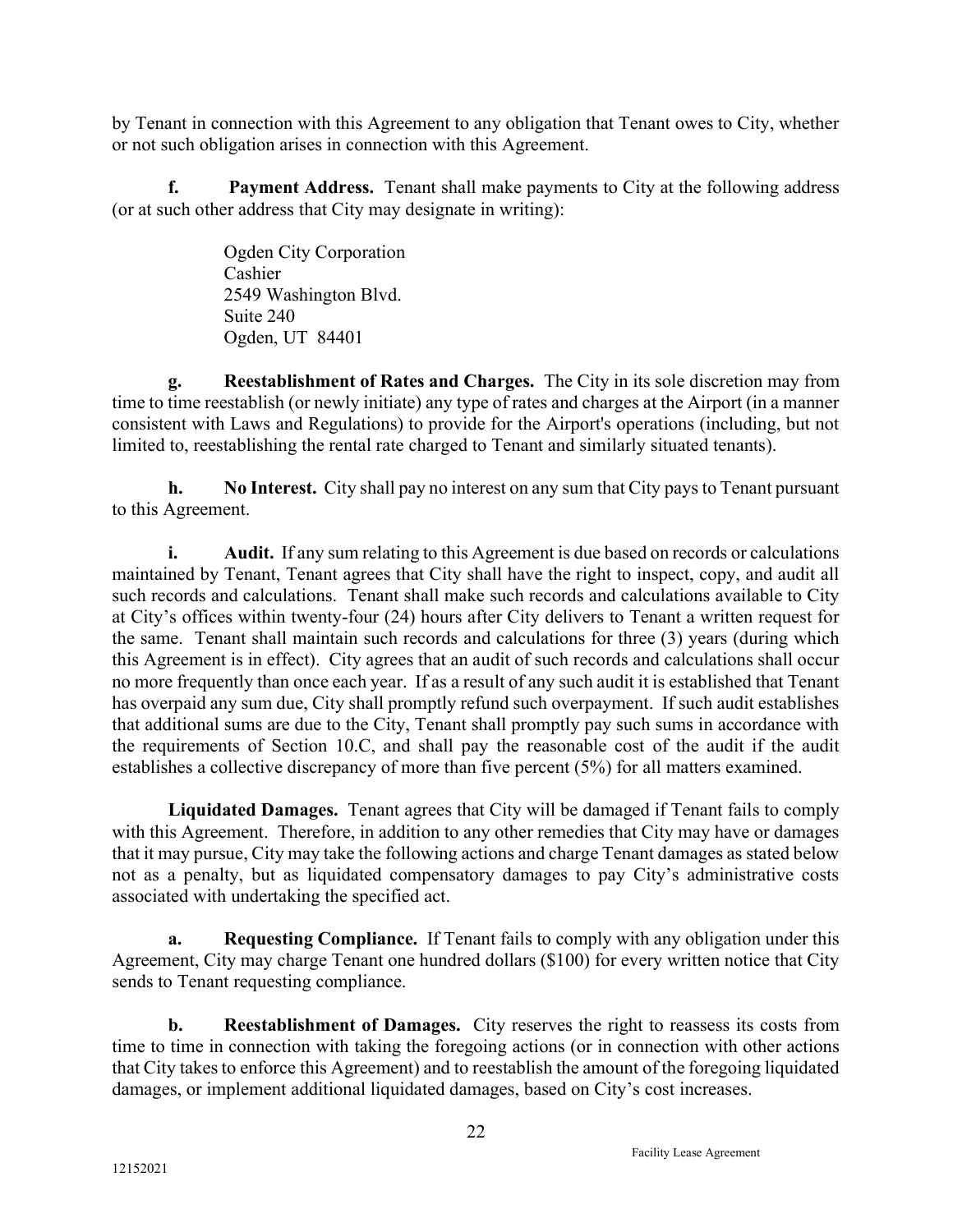#### EXHIBIT D

#### INSURANCE REQUIREMENTS

D.1. General Requirements. At all times when this Agreement is in effect Tenant shall maintain in force all required insurance coverage and shall have on file with the City Certificates of Insurance evidencing the same. Such certificates shall provide that coverage will not be canceled, suspended, voided, or reduced without at least thirty (30) days prior written notice to the City. Ratings for the financial strength of the companies providing Tenant's insurance policies shall be disclosed in such certificates and shall be "A- VII" or stronger as published in the latest Best's Key Rating Guide (or a comparable rating from a comparable rating service). If a lower rating is proposed, City may examine the financial strength of the insurance company proposed to provide coverage and may consent to a lower rating in the City's sole and absolute discretion, and City may also require additional assurances from Tenant. All certificates shall be signed by a person authorized by the insurer and licensed by the State of Utah. All policies (except any policies required for workers' compensation or errors and omissions) and the certificates evidencing coverage shall name City and its officers, employees, and volunteers as additional.

Policies shall contain no special limitations on the scope of protection afforded to the City, its officials, employees or volunteers. Tenant's policies shall be primary. Such policies shall extend insurance to cover Tenant's contractual obligations under this Agreement. Any insurance or selfinsurance maintained by the City, its officials, employees or volunteers shall be in excess of Tenant's insurance and shall not contribute with it. Each insurance policy required shall be endorsed to state that coverage shall not be suspended, voided, canceled, reduced in coverage or in limits except after thirty (30) days' prior written notice (or ten (10) days in the case of termination for lack of payment) has been given to the city by certified mail, return receipt requested. Tenant shall provide for a renewal of all insurance coverage on a timely basis to prevent any lapse in coverage. City retains the right to approve any deductibles, and Tenant shall notify City of any material erosion of the aggregate limits of any policy.

D.2 Minimum Requirements. City's insurance requirements are minimum requirements, and Tenant is responsible to obtain adequate insurance coverage as Tenant may determine. Except as otherwise expressly set forth in this Agreement, Tenant assumes all risk under this Agreement (including, but not limited to, claims for business interruption) whether or not insured.

D.3. Waiver of Subrogation. Notwithstanding any other provision contained in this Agreement, each of the parties hereby waives any rights of subrogation it may have against the other party for loss or damage from any risk that is covered by insurance (including, but not limited to, claims for business interruption). Each of the parties shall obtain a clause or endorsement providing for such waiver of subrogation in any policies of insurance required under this Agreement.

D.4. Terms Subject to Change. City, in its sole and absolute discretion, reserves the right to review and adjust at any time Tenant's required insurance limits, types of coverage, and any other terms applicable to insurance to insure against any risk associated with this Agreement or Tenant's use, occupancy, or operations at the Airport. Among other things, City may review any or all insurance coverage on a periodic basis and in connection with any specific activity or event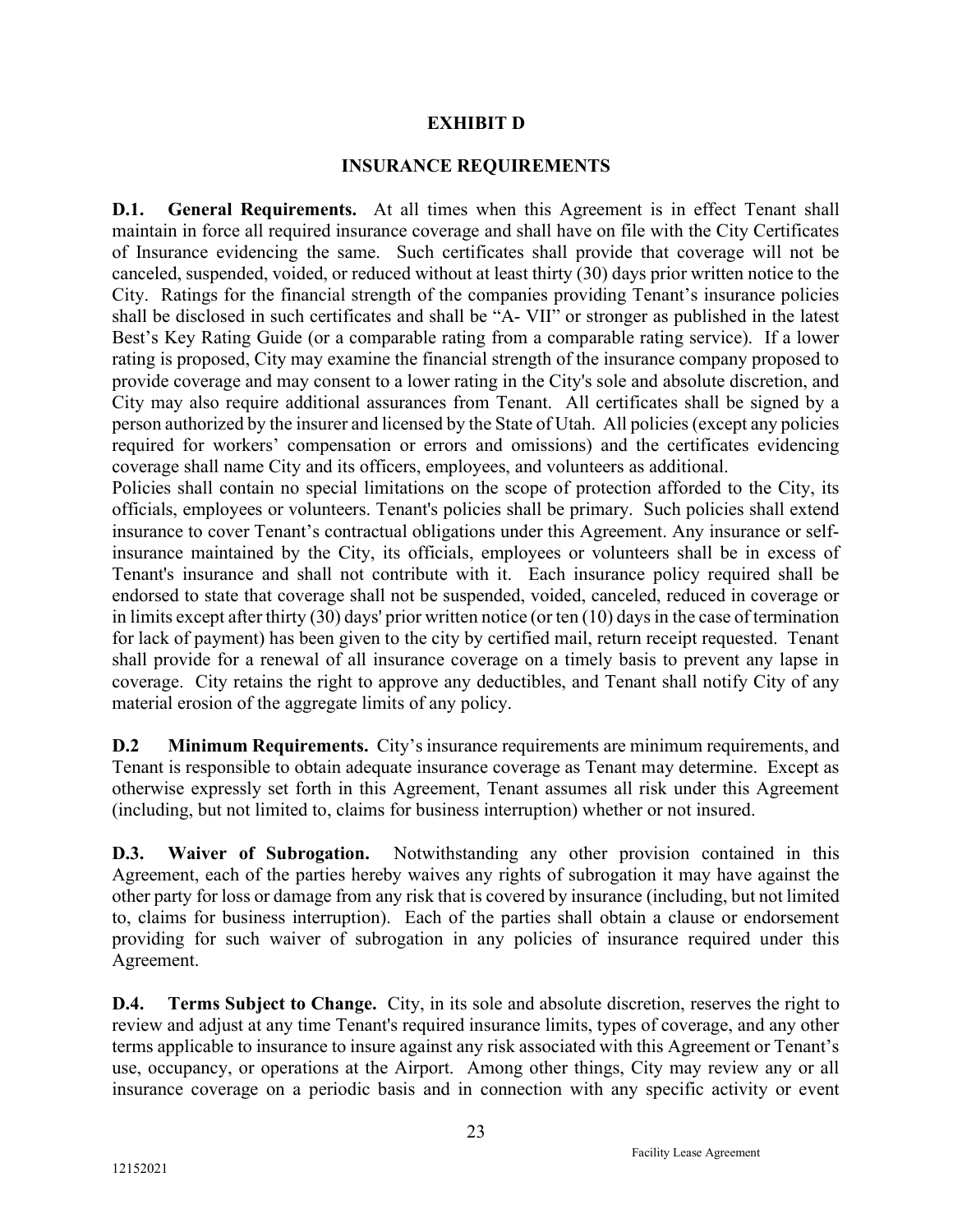associated with the Airport or proposed by Tenant.

D.5 Stopping Operations. Among City's remedies, if at any time Tenant's insurance coverage is not in effect as required herein, City may (but is not required to) stop all or any portion of Tenant's operations without liability to City until Tenant fully restores such coverage.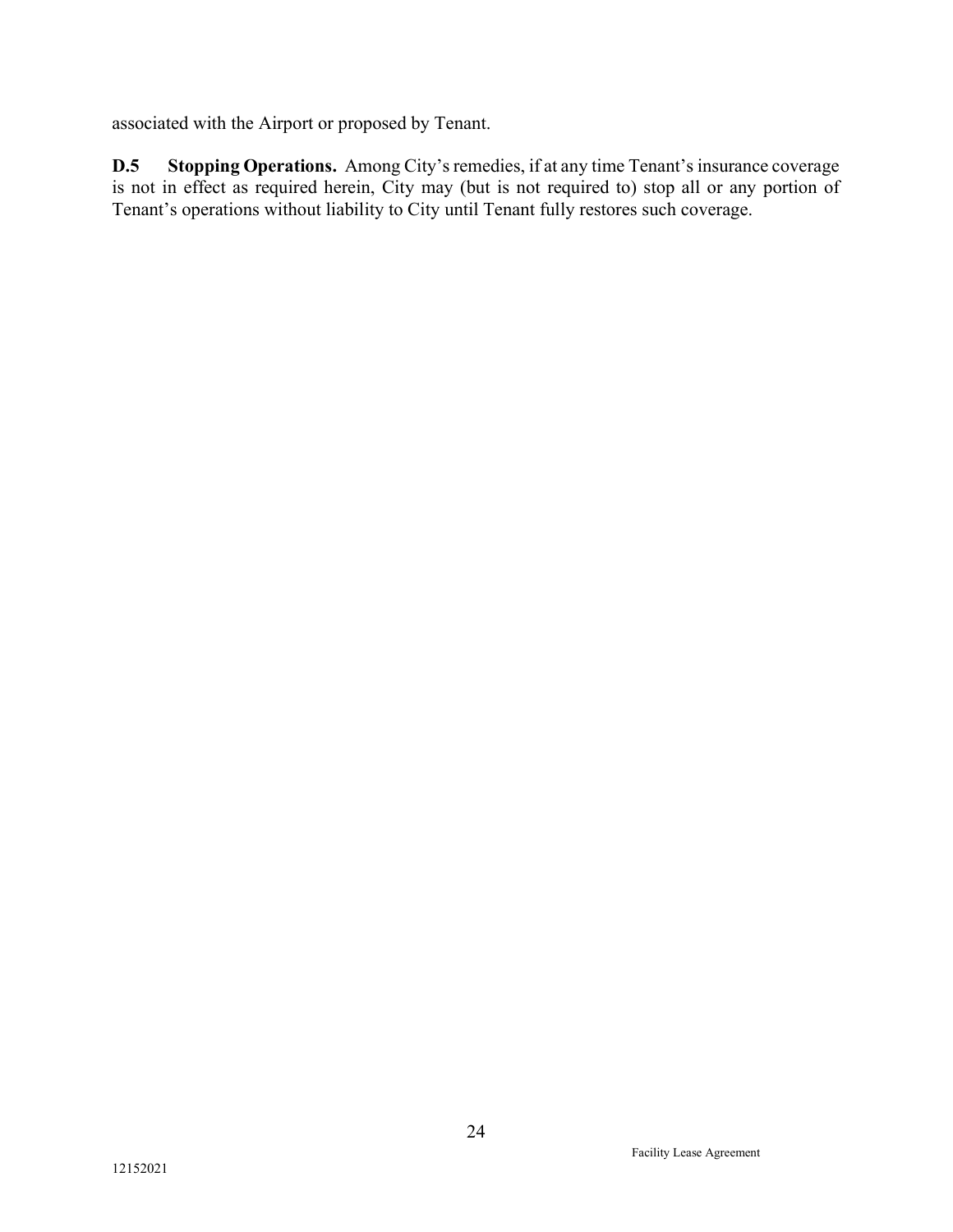#### EXHIBIT E

#### GENERAL PROVISIONS

#### E.1 Governmental Provisions.

a. Nondiscrimination Regarding USDOT Programs. Tenant for itself, successors in interest, and assigns (to the extent successors and assigns are permitted by this Agreement), as a part of the consideration hereof, does hereby covenant and agree as a covenant running with the land that in the event facilities are constructed, maintained, or otherwise operated on the property described in this Agreement for a purpose for which a U.S. Department of Transportation program or activity is extended, or for another purpose involving the provision of similar services or benefits, Tenant shall maintain and operate such facilities and services in compliance with all other requirements imposed pursuant to 49 CFR Part 21, Nondiscrimination in Federally Assisted Programs of the Department of Transportation, and as said regulations may be amended.

b. Nondiscrimination Regarding Facilities, Improvements, and Federally-Funded Activities. Tenant for itself, successors in interest, and assigns (to the extent successors and assigns are permitted by this Agreement), as a part of the consideration hereof, does hereby covenant and agree as a covenant running with the land that: (1) no person on the grounds of race, creed, color, national origin, sex, age, or handicap shall be excluded from participation in, denied the benefits of, or be otherwise subjected to discrimination in the use of said facilities or any activity conducted with or benefiting from Federal assistance, (2) that in the construction of any improvements on, over, or under such land and the furnishing of services thereon, no person on the grounds of race, color, or national origin shall be excluded from participation in, denied the benefits of, or otherwise be subjected to discrimination, (3) that Tenant shall use the Premises in compliance with all other requirements imposed by or pursuant to 49 CFR Part 21, Nondiscrimination in Federally Assisted Programs of the Department of Transportation, as said regulations may be amended, and other applicable Laws and Regulations, and shall obtain such compliance from any sublessees or other parties holding lower tier agreements (to the extent the same are permitted by this Agreement). In the event of a breach of any of the nondiscrimination covenants pursuant to part 21 of the regulations of the office of the Secretary of Transportation, the City shall have the right to terminate this lease and to reenter and repossess said land and the facilities thereon and hold the same as if said lease had never been made or issued.

c. No Exclusive Rights. Nothing in this Agreement shall be construed to grant to Tenant any exclusive right or privilege for the conduct of any activity on the Airport (except to lease the Premises for Tenant's exclusive use as provided herein).

d. Agreement Preserves City's Compliance. This Agreement shall be interpreted to preserve City's rights and powers to comply with City's Federal and other governmental obligations.

e. Subordination to City's Government Commitments. This Agreement is subordinate to the provisions of any agreement between City and the United States or other governmental authority (regardless of when made) that affects the Airport, including, but not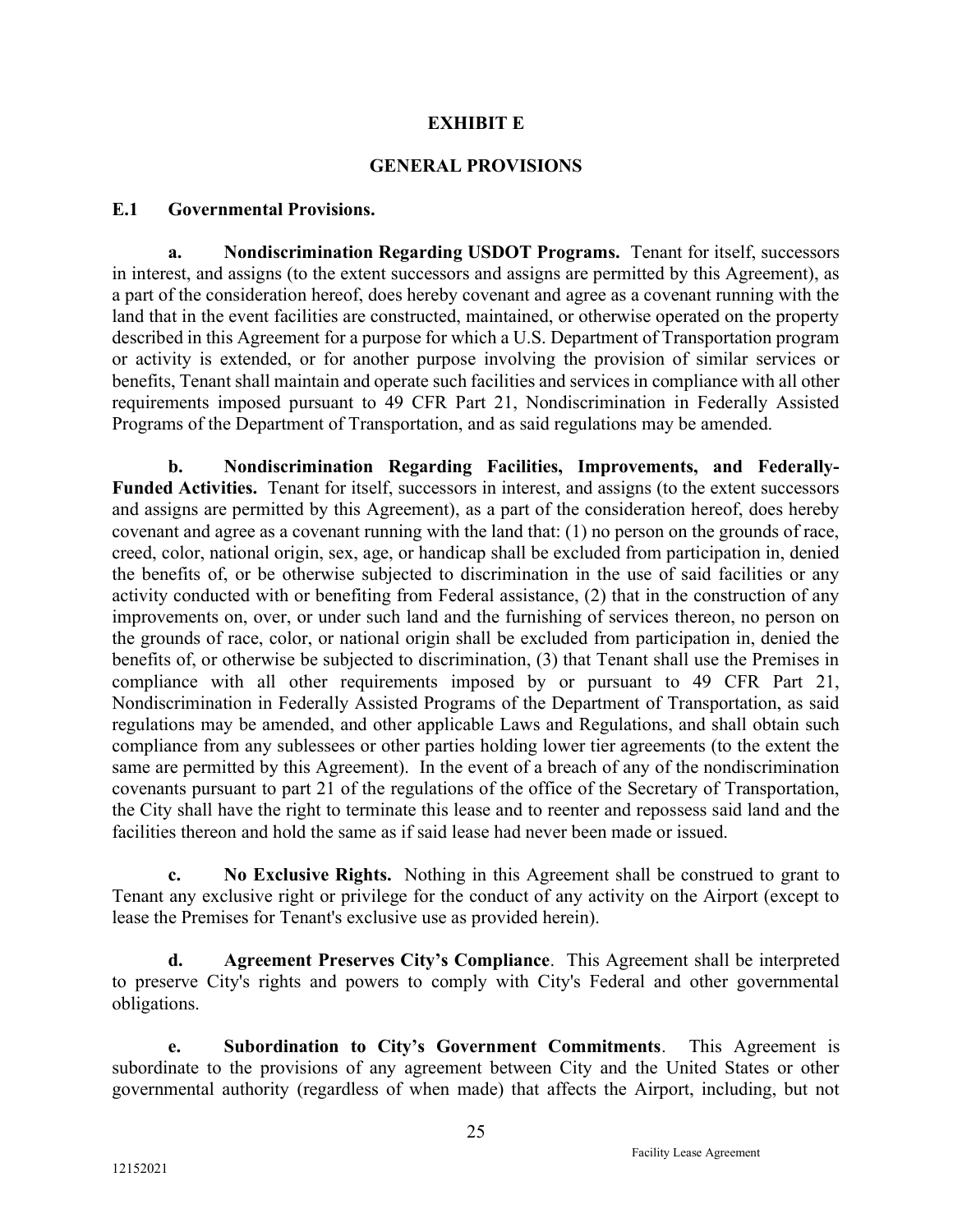limited to, agreements governing the expenditure of Federal funds for Airport improvements. In the event that the Federal Aviation Administration or other governmental authority requires any modification to this Agreement as a condition of City entering any agreement or participating in any program applicable to the Airport (including, but not limited to, those providing funding), Tenant agrees to consent to any such modification. If a governmental authority determines that any act or omission of Tenant or Tenant's Associates has caused or will cause City to be noncompliant with any of City's government commitments (including, but not limited to, any assurances or covenants required of City or obligations imposed by law), Tenant shall immediately take all actions that may be necessary to preserve City's compliance with the same. Without liability to City, City shall have the right to terminate this Agreement and reenter and repossess any portion of the Premises if the U.S. Department of Transportation or other governmental authority having jurisdiction expressly requires any such action, subject to any review that may be afforded to Tenant by such authority.

f. Government Use. During the time of war or national emergency, City shall have the right to lease the landing area or any part thereof to the United States government for military or naval use and if such lease is executed, the provisions of this Agreement, insofar as they are inconsistent with the provisions of the lease to the government, shall be suspended.

g. Obstructions. Tenant expressly agrees for itself, its successors and assigns that it will not erect nor permit the erection of any structure or object nor permit the growth of any tree on the land leased hereunder exceeding the obstacle identification surfaces as specified by FAR part 77. In the event the aforesaid covenant is breached, the City reserves the right to enter upon the land leased hereunder and to remove the offending structure or object and cut the offending tree, all of which shall be at the expense of the Tenant.

h. Closures. City reserves the right to temporarily close the airport or any of the facilities thereon for maintenance, improvement or for the safety of the public.

**i.** Aircraft Maintenance. No right or privilege has been granted in this Agreement which would operate to prevent any person, firm or corporation operating aircraft on the airport from performing services on its own Aircraft with its own regular employees (including, but not limited to, maintenance and repair) that it may choose to perform.

j. Airport Development. City reserves the right to further develop or improve the Airport as it sees fit, regardless of the desires or views of the Tenant and without interference or hindrance from Tenant.

k. Pattern of Violations; Default. Tenant agrees to comply with all Laws and Regulations, as they may hereafter be adopted or amended. More than three (3) violations of the Laws and Regulations affecting the Airport, during any three (3) month period by Tenant, its agents or employees, even if the violations are cured by Tenant; or any other pattern of violations that manifests reckless disregard for the health, safety and general welfare of the public and/or airport users, shall be a material breach which may justify termination of this Agreement at the discretion of the City. The City shall not exercise its right to terminate this Agreement based on a pattern of violations until it has notified the Tenant and given the Tenant a reasonable opportunity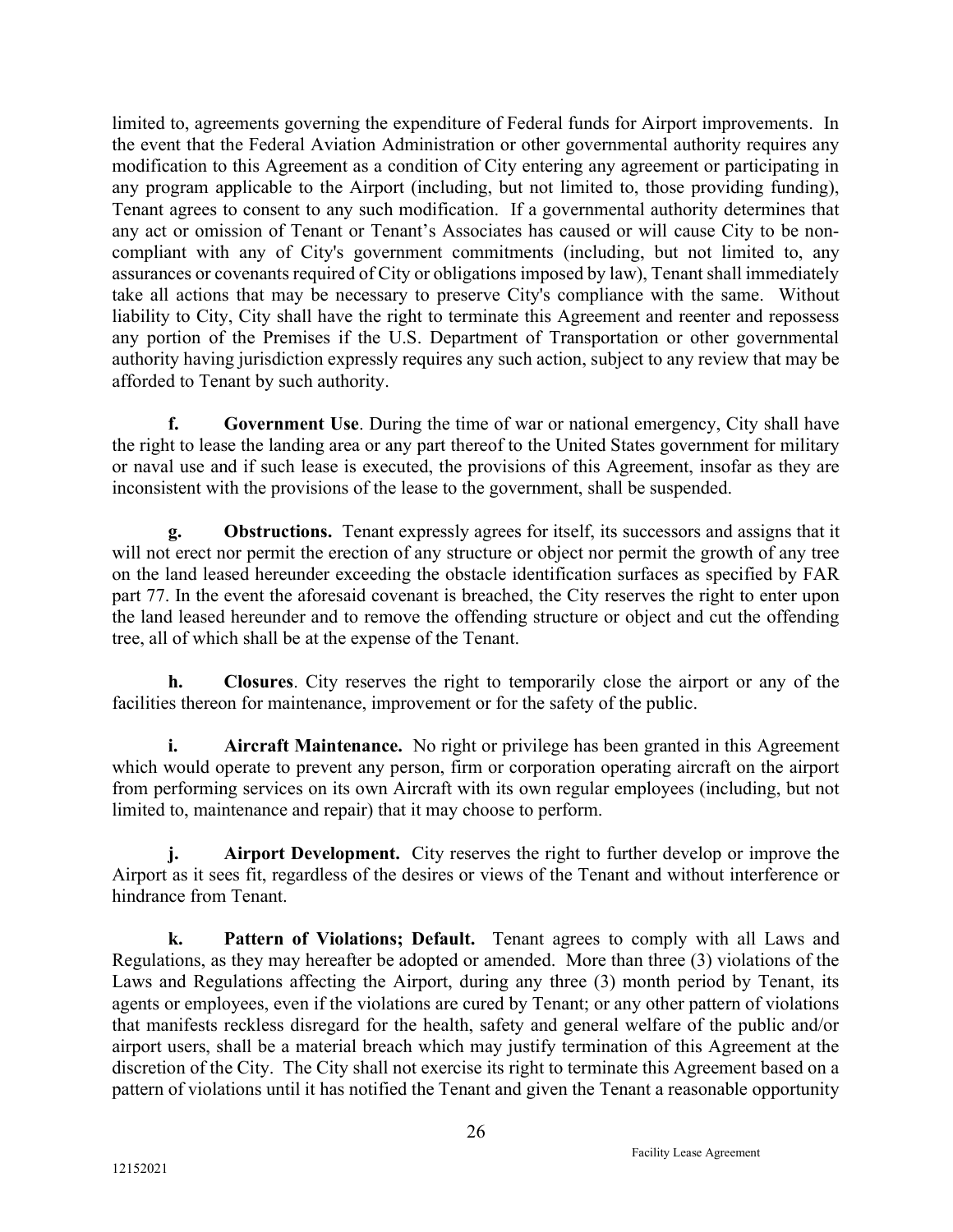to retrain employees or otherwise demonstrate that Tenant, its employees and agents can and will conform to Laws and Regulations.

E.2. Subordination to Financing and Matters of Record. This Agreement is subordinate to the provisions of any agreements or indentures entered by City (regardless of when entered) in connection with any debt financing applicable to the Airport and is subordinate to any matter of record affecting the real property of the Airport.

E.3. Force Majeure. No act or event, whether foreseen or unforeseen, shall operate to excuse Tenant from the prompt payment of rent or any other amounts required to be paid under this Agreement. If City (or Tenant in connection with obligations other than payment obligations) is delayed or hindered in any performance under this Agreement by a force majeure event, such performance shall be excused to the extent so delayed or hindered during the time when such force majeure event is in effect, and such performance shall promptly occur or resume thereafter at the expense of the party so delayed or hindered. A "force majeure event" is an act or event, whether foreseen or unforeseen, that prevents a party in whole or in part from performing as provided in this Agreement, that is beyond the reasonable control of and not the fault of such party, and that such party has been unable to avoid or overcome by exercising due diligence, and may include, but is not limited to, acts of nature, war, riots, strikes, accidents, fire, and changes in law.

E.4. Rights and Remedies. Except as expressly set forth in this Agreement, the rights and remedies set forth in this Agreement are not intended to be exhaustive and the exercise by either party of any right or remedy does not preclude the exercise of any other rights or remedies that may now or subsequently exist.

E.5. Attorneys Fees. If any action is brought to recover any rent or other amount under this Agreement because of any default under this Agreement, to enforce or interpret any of the provisions of this Agreement, or for recovery of possession of the Premises, the party prevailing in such action shall be entitled to recover from the other party reasonable attorneys fees, court costs, the fees of experts and other professionals, and other costs arising from such action (including those incurred in connection with any appeal), the amount of which shall be fixed by the court and made a part of any judgment rendered. Tenant shall be responsible for all expenses, including, but not limited to, attorneys fees, incurred by City in any case or proceeding involving Tenant or any permitted assignee of Tenant under or related to any bankruptcy or insolvency law. The provisions of this Section E.5 shall survive any expiration or termination of this Agreement.

E.6. Governing Law and Venue. This Agreement and the respective rights and obligations of the parties shall be governed by, interpreted, and enforced in accordance with the laws of the State of Utah. Venue for any action arising out of or related to this Agreement or actions contemplated hereby may be brought in the United States District Court for Utah or the District Court for the State of Utah sitting in Weber County, Utah so long as one of such courts shall have subject matter jurisdiction over such action or proceeding, and each of the parties hereby irrevocably consents to the jurisdiction of the same and of the appropriate appellate courts there from. Process in any such action may be served on any party anywhere in the world. The provisions of this Section E.6 shall survive any expiration or termination of this Agreement.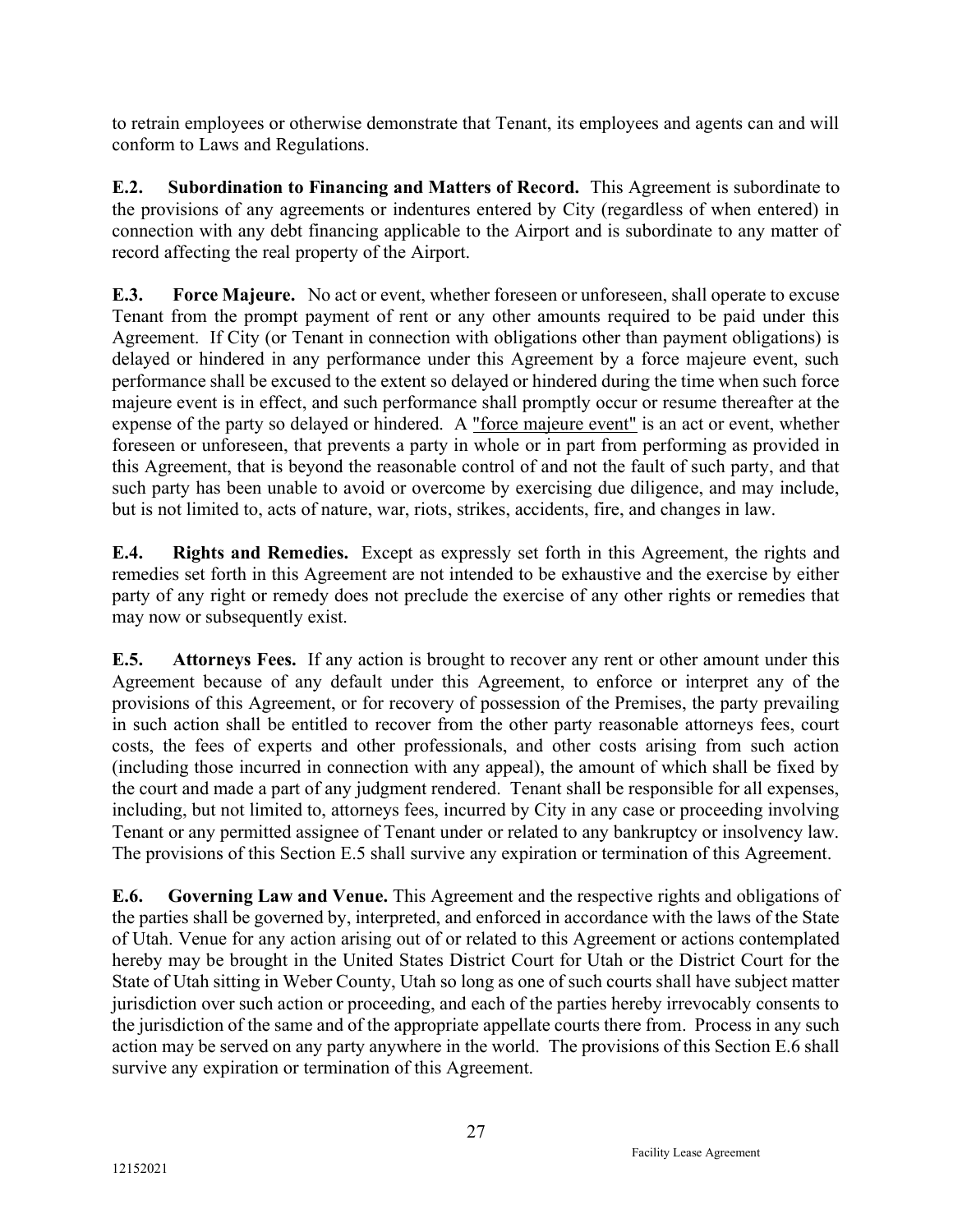E.7. Amendments and Waivers. No amendment to this Agreement shall be binding on City or Tenant unless reduced to writing and signed by both parties. No provision of this Agreement may be waived, except pursuant to a writing executed by the party against whom the waiver is sought to be enforced.

E.8. Severability. If any provision of this Agreement is determined to be invalid, illegal, or unenforceable, the remaining provisions of this Agreement shall remain in full force and effect if both the economic and legal substance of the transactions that this Agreement contemplates are not affected in any manner materially adverse to any party. If any provision of this Agreement is held invalid, illegal, or unenforceable, the parties shall negotiate in good faith to modify this Agreement to fulfill as closely as possible the original intents and purposes of this Agreement.

E.9. Merger. This Agreement constitutes the final, complete, and exclusive agreement between the parties on the matters contained in this Agreement. All prior and contemporaneous negotiations and agreements between the parties on the matters contained in this Agreement are expressly merged into and superseded by this Agreement. In entering into this Agreement, neither party has relied on any statement, representation, warranty, nor agreement of the other party except for those expressly contained in this Agreement.

E.10. Art. Tenant shall not install any object of visual art in the Premises in violation of the Visual Artists Rights Act of 1990 (VARA). Upon request of the City, Tenant shall provide written waivers for VARA restricted visual art displayed within the Premises.

E.11. Confidentiality. Tenant acknowledges that City is subject to legal requirements regarding the public disclosure of records. Tenant shall comply with such laws in connection with making any request that City maintain a record confidentially, and if Tenant complies with the same Tenant shall have the right to defend any such request for confidentiality at Tenant's expense.

E.12. Relationship of Parties. This Agreement does not create any partnership, joint venture, employment, or agency relationship between the parties. Nothing in this Agreement shall confer upon any other person or entity any right, benefit, or remedy of any nature.

E.13. Further Assurances. Each party shall execute any document or take any action that may be necessary or desirable to consummate and make effective a performance that is required under this Agreement.

E.14. Miscellaneous. The headings in this Agreement are provided for convenience only and do not affect this Agreement's construction or interpretation. All references to Sections are to Sections in this Agreement. Each provision to be performed by Tenant shall be construed as both a covenant and a condition. This Agreement shall be construed without regard to any presumption or rule requiring construction or interpretation against the drafting party. If Tenant consists of more than one individual or entity, the obligations of all such individuals and entities shall be joint and several. References in this Agreement to any period of days shall mean calendar days unless specifically stated otherwise.

E.15. Time of Essence. Time is of the essence of this Agreement.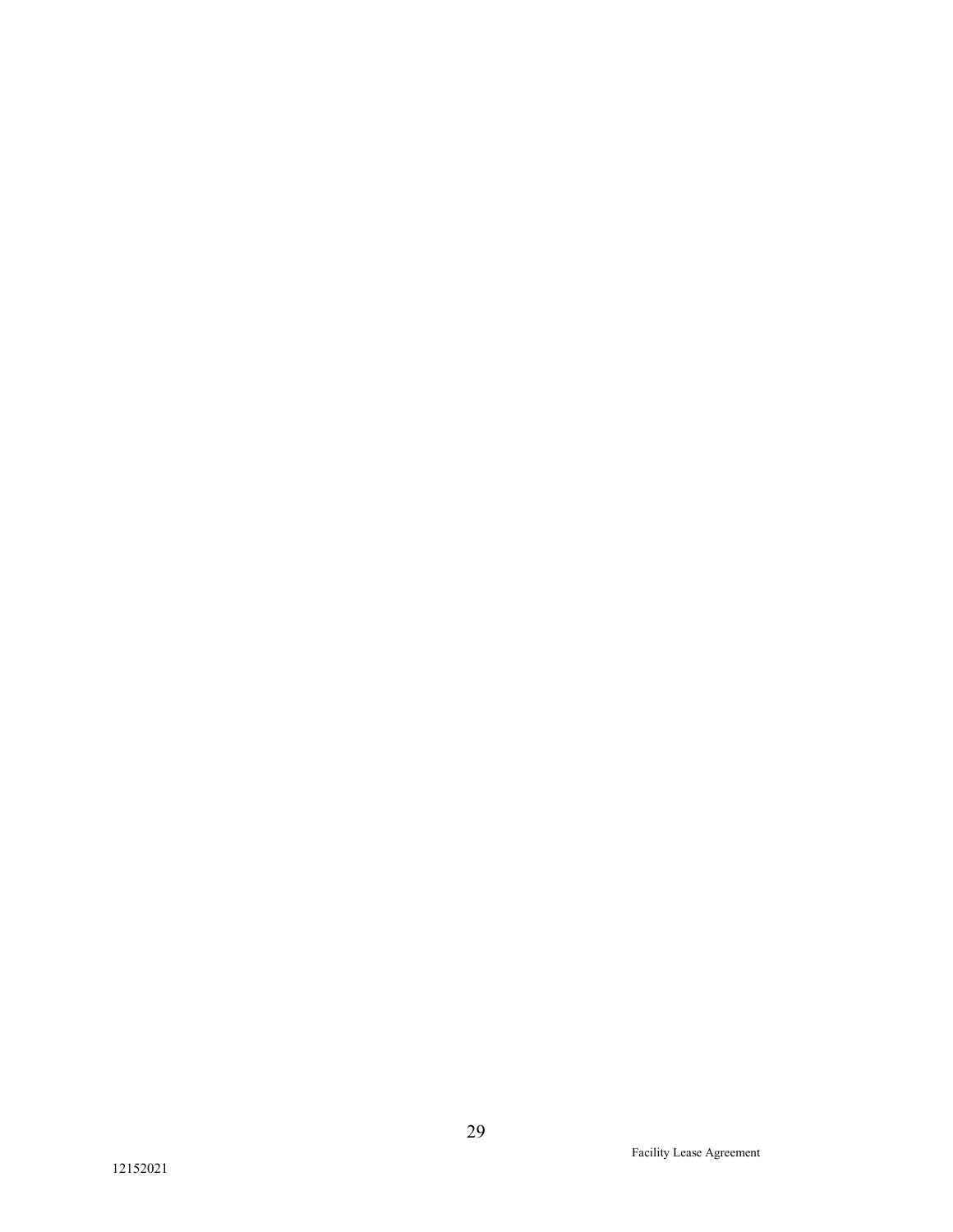# EXHIBIT F

## HANGAR RULES

The rules set forth in this Exhibit F may be modified by City from time to time upon written notice to Tenant.

F.I Authorized Use Only. Tenant shall use the Premises only for the purposes permitted by this Agreement. No items unrelated to that purpose are to be stored on the Premises. Tenant may not store any property outside of the Improvements.

F.2 Storage of Certain Materials. Tenant shall store no explosives, solvents, or flammables with a flash point below 100 degrees Fahrenheit (100°F) on the Premises. Lubricating oil stored on the Premises must be in closed containers.

F.3 Close Doors. Tenant shall assure that all hangar doors for the Improvements are kept closed when the hangar is unattended.

F.4 Aircraft Maintenance and Repairs. Tenant shall not use the Premises for spray painting or doping (except for de minimus painting on a portion of the Aircraft on a non-commercial basis). Tenant may make or cause to be made on the Premises necessary repairs, light maintenance, and inspections to the Aircraft as required by Laws and Regulations to allow the Aircraft to be maintained in an airworthy condition. On a non-commercial basis, Tenant may also construct an Aircraft within the Improvements. Mechanics hired by Tenant to repair, maintain, or inspect said Aircraft must be properly licensed according to Laws and Regulations.

F.5 Fire Extinguisher. Tenant shall furnish a portable fire extinguisher (which meets the applicable fire code) and shall keep the same in the Improvements at all times, provide for the yearly inspection thereof by a certified fire extinguisher inspector, and report the use of any fire extinguisher equipment on the Premises to the Airport Manager.

F.6 Clean Premises. Tenant shall keep the Premises clean and free of debris and shall store garbage in a covered metal container.

F.7 Hoisting Devices. Tenant shall not use any hoisting device which in any way attaches to the structure of the Improvements. This does not preclude the use of a horizontal winch or similar device used to move the Aircraft into a hangar.

F.8 Self-Fueling. Tenant shall not conduct any self-fueling operations on the Premises. Tenant agrees that all self-fueling operations shall be subject to the Airport's self-fueling policies and fuel flowage fees.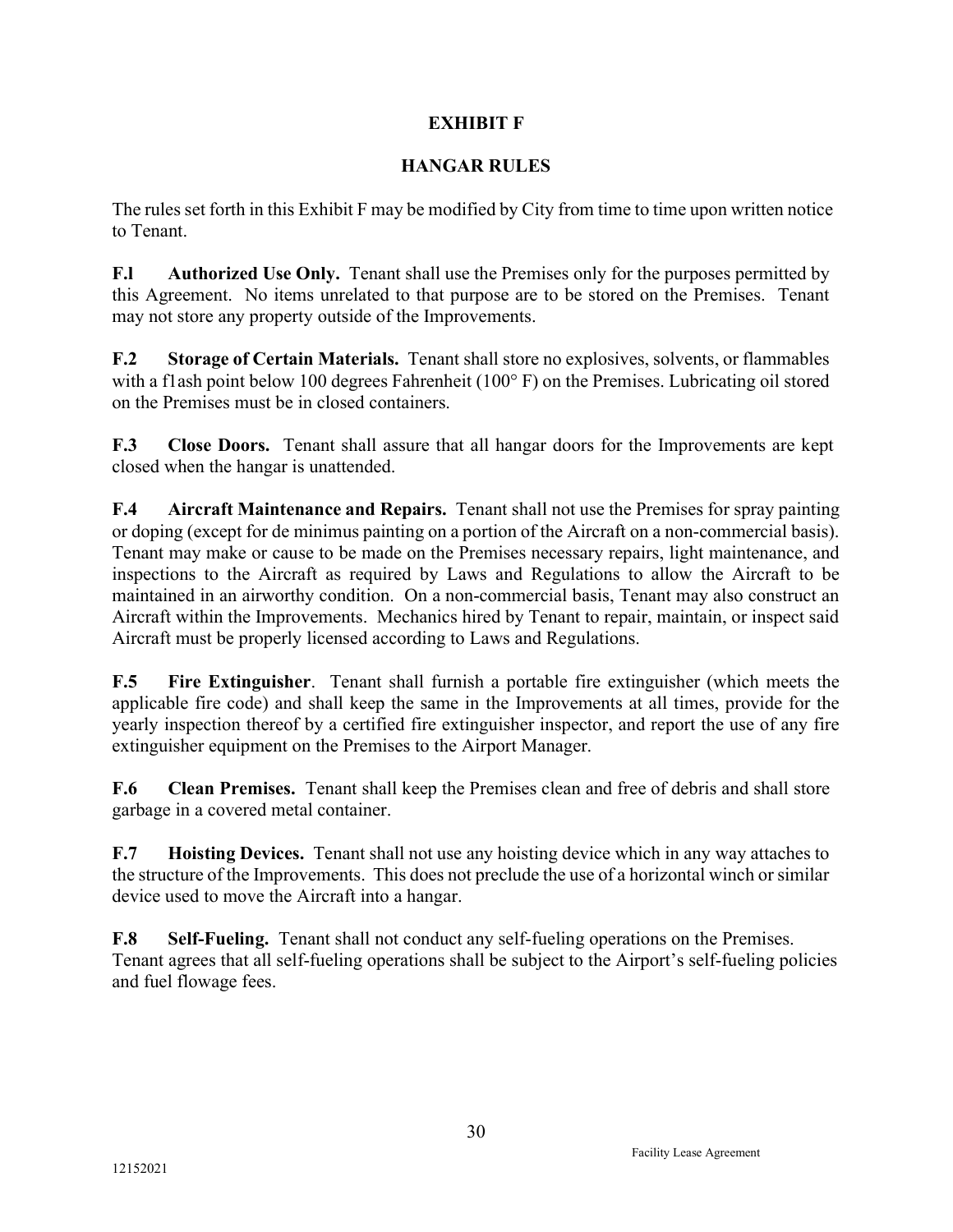# EXHIBIT G

### ALLOWED USES OF LEASED PREMISES

G.1 Aeronautical Uses. The leased premises and any and all improvements located thereupon shall be used solely for conducting the following aeronautical activities:

- a. Storage of Tenant's active Aircraft.
- b. Final assembly of Aircraft under construction.
- c. Non-commercial construction of amateur-built or kit-built Aircraft.

d. Maintenance, repair, or refurbishment of Aircraft, but not the indefinite storage of inoperable Aircraft.

e. Storage of Aircraft handling equipment, e.g., towbars, glider tow equipment, workbenches, and tools and materials used in the servicing, maintenance, repair or outfitting of Tenant's hangered Aircraft.

G.2 Aircraft Construction. Any tenant engaging in final assembly of Aircraft under construction or non-commercial construction of amateur-built or kit-built Aircraft shall first submit to the airport manager for approval a construction schedule setting forth expected stages of completion at 90 day intervals. Construction progress according to the construction schedule is subject to inspection of the airport manager, who may stop and order removal of an aircraft construction project that is not making reasonable progress. All construction must be completed and the Aircraft made operable or removed from the Premises no later than 2 years after any components for the Aircraft construction are brought onto the airport.

G.3 Inoperable Aircraft. Any Aircraft that becomes inoperable shall be repaired and made flight worthy within a reasonable time. No Aircraft may be stored upon the Premises that has been inoperable for more than one year. This provision may not be contravened by successive movements of an inoperable Aircraft from one airport hangar to another. An inoperable Aircraft for purposes of this agreement is an aircraft that is mechanically unable to operate or lacks proper legal certifications and inspections required for operation. Upon City's request, Tenant shall produce for inspection and copying by City all certifications and inspection records necessary to demonstrate Aircraft operability.

G.4 Incidental Nonaeronautical Use. Nonaeronautical storage as an incidental use may be permitted on the condition that the hangar is primarily used for aeronautical uses described in this Exhibit G, and nonaeronautical storage does not interfere with the aeronautical use of the hangar. Nonaeronautical storage or use shall not:

a. Impede the movement of the Aircraft in and out of the hangar or impede access to Aircraft or other aeronautical contents of the hangar.

b. Displace the aeronautical contents of the hangar. A vehicle parked in the hangar while the vehicle owner is using the Aircraft will not be considered to displace the Aircraft.

c. Be used for the conduct of a nonaeronautical business from the hangar (including storage of inventory).

d. Be stored in violation of airport rules and regulations, lease agreement provisions, building codes or local ordinances.